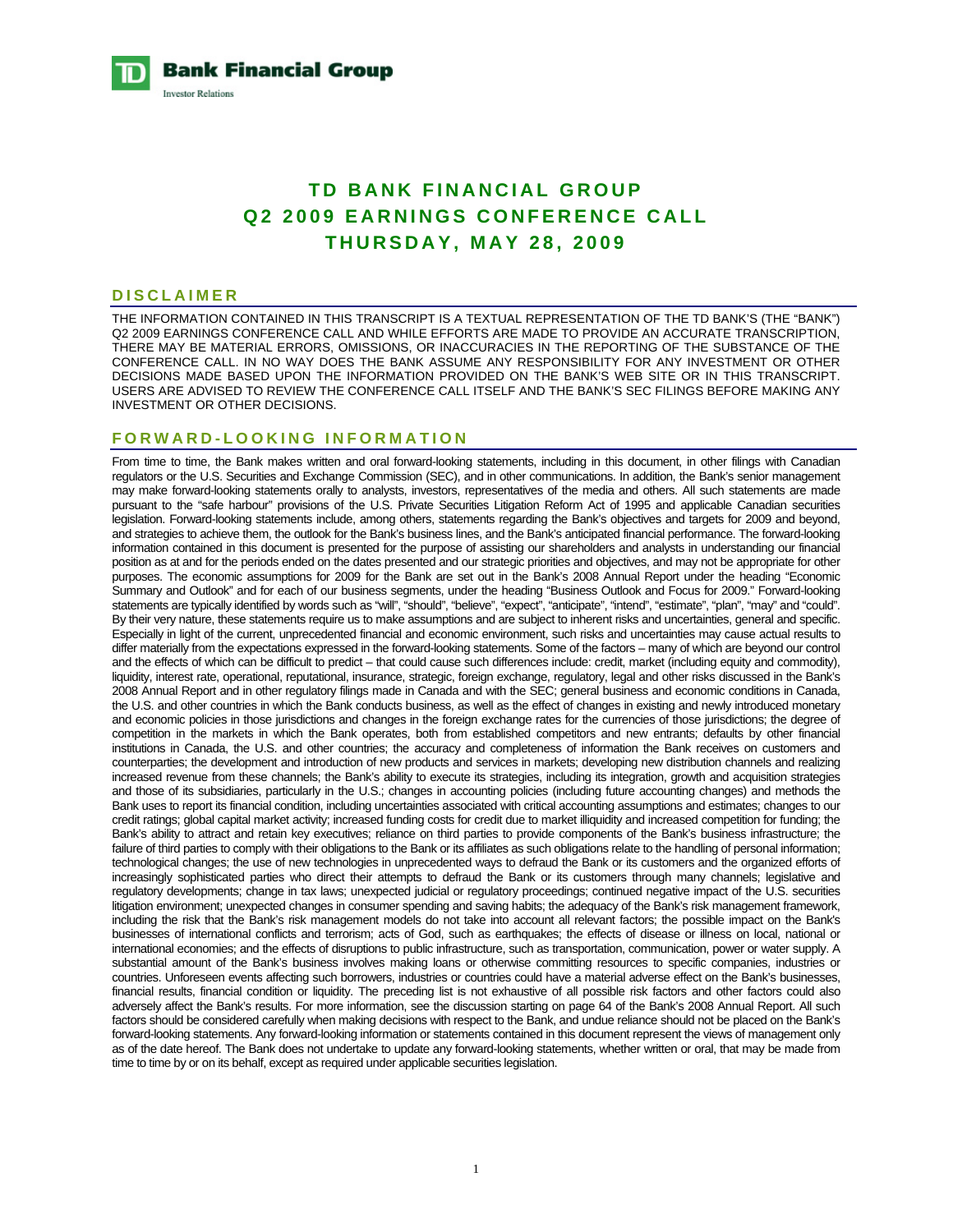

# **CORPORATE PARTICIPANTS**

| Ed Clark            | President & CEO, TD Bank Financial Group                   |
|---------------------|------------------------------------------------------------|
| Colleen Johnston    | CFO, TD Bank Financial Group                               |
| Bharat Masrani      | President & CEO, TD Bank, N.A.                             |
| Mark Chauvin        | EVP & Chief Risk Officer, TD Bank Financial Group          |
| <b>Bob Dorrance</b> | Chairman, CEO & President, TD Securities                   |
| Bernie Dorval       | Group Head Global Insurance, Deputy Chair, TD Canada Trust |
| Bill Hatanaka       | Chairman & CEO, TD Waterhouse                              |
| Tim Hockey          | President & CEO, TD Canada Trust                           |
| Tim Thompson        | SVP Investor Relations, TD Bank Financial Group            |

# **CONFERENCE CALL PARTICIPANTS**

| Veritas Investment Research - Analyst |
|---------------------------------------|
| Macquarie Capital Markets - Analyst   |
|                                       |
|                                       |
| Genuity Capital Markets - Analyst     |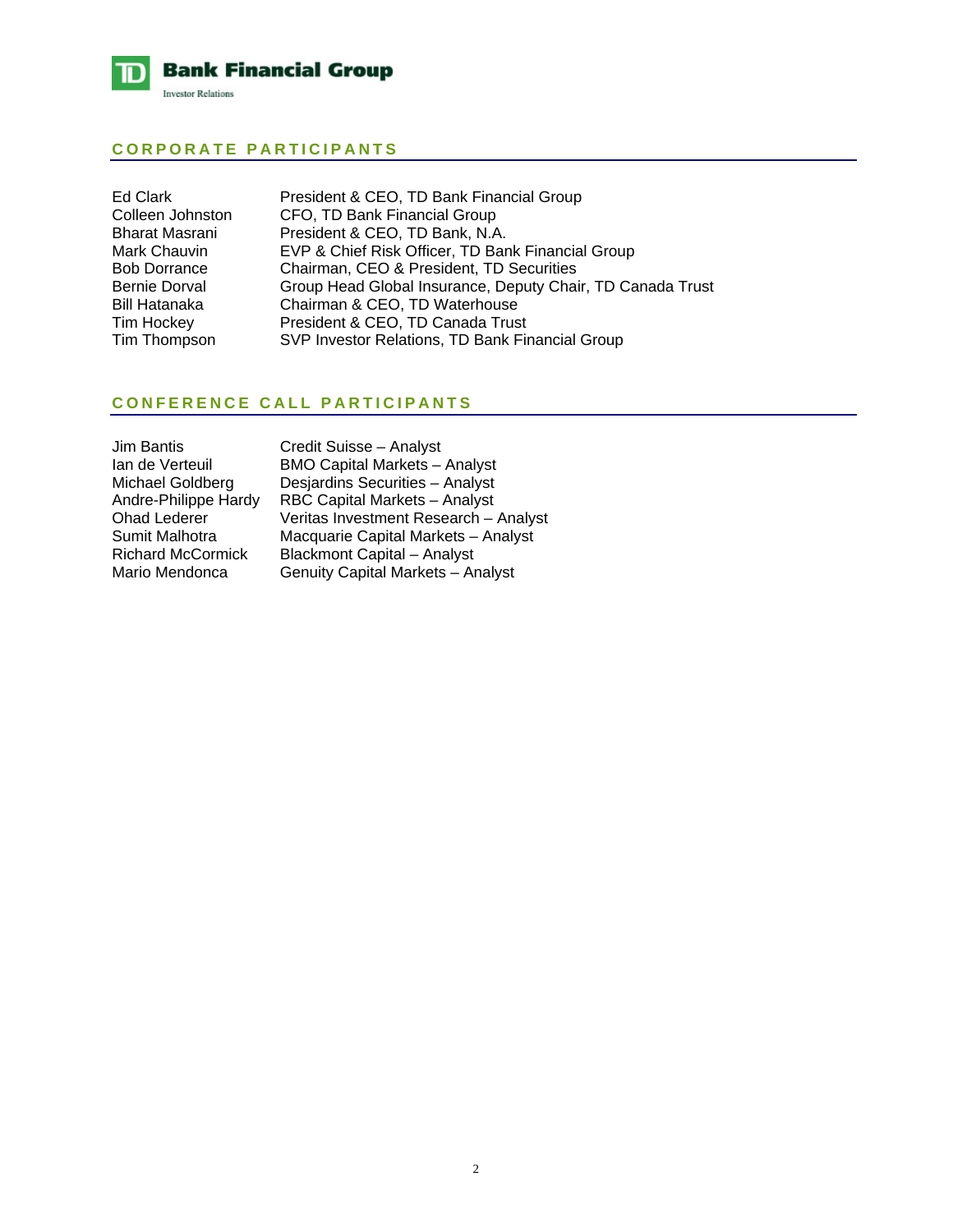

# **PRESENTATION**

## **Tim Thompson - TD Bank Financial Group - SVP - IR**

Good afternoon and welcome to the TD Bank financial group second-quarter 2009 investor presentation. My name is Tim Thompson, and I'm head of investor relations at the Bank. We'll begin today's presentation with strategic remarks from Ed Clark, the Bank CEO, after which Colleen Johnston, Bank CFO, will present our second-quarter operating performance. Bharat Masrani, Group Head US P&C banking, will then provide an update on our integration initiatives in the US P&C segment. Mark Chauvin, Chief Risk Officer, will then offer comments on credit quality. After that we'll entertain questions from those present and from prequalified analysts and investors on the phone.

Also present today to answer your questions are Bob Dorrance, Group Head Wholesale Bank; Bernie Dorval, Group Head Global Insurance; Bill Hatanaka, Group Head Wealth Management; and Tim Hockey, Group Head Canadian P&C Banking.

We're trying to keep the call to under an hour with our speakers taking up about half that time.

Turn to page 2. This presentation contains forward-looking statements, and actual results could differ materially. These statements are intended to assist your understanding of our financial position for periods presented, our strategic priorities and objectives, and may not be appropriate for other purposes. Certain material factors or assumptions were applied in making these statements. For additional information, please see our latest annual report, and quarterly report available on TD.com. These documents include a description of the factors that could cause actual results to differ.

Let me turn the presentation over to Ed.

# **Ed Clark - TD Bank Financial Group - President and CEO**

Thanks, Tim. I just would like to acknowledge at the beginning that, even though it might be fun to have a bake-off between all the banks on a single day, that it obviously puts some stresses on the analysts and investors listening to this, so I just want to acknowledge that today.

At the risk of appearing to jump on board the current wave of optimism, I have to tell you that we are feeling pretty positive about the world, more positive than we have over, certainly, for the last few quarters. And we're feeling quite good about our second-quarter results.

Overall, even in a quarter with fewer days, we saw a solid contribution from each of our major businesses. We had very strong results from our wholesale, complementing our retail earnings that just came in below \$1 billion on an adjusted basis. We continue to grow our already strong capital base, and we have been prudent managers of risk-weighted assets even as we grew our lending to our customers and clients.

Let me make a few comments about each of our major businesses, starting with wholesale. We continue to be very pleased with the evolution of this business. We made major reductions in our risk-weighted assets as we've tightened our focus on franchise operations that support our clients. At the same time we've delivered excellent earnings despite losses taken in our public equity investment portfolio. We have made the strategic decision to exit this portfolio to further tighten our focus on our core franchise businesses.

Now, those businesses had a robust first half of the year, as we suspect is true for most wholesale banks, with our interest rate in foreign exchange trading areas leading the way. Current conditions are quite favorable, but as is often the case in this business, it's hard to be precise about the future. We continue to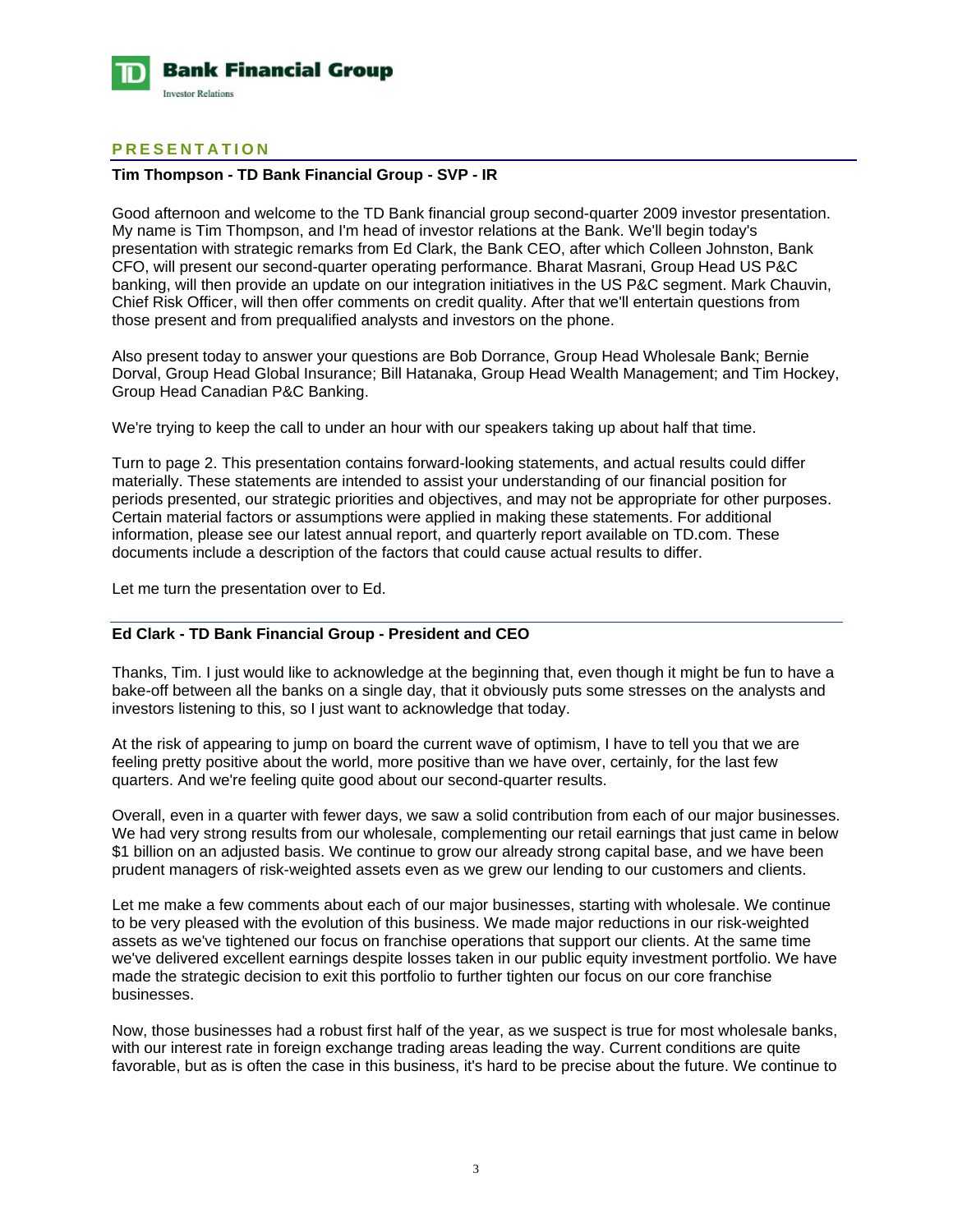

be surprised at the strength we are seeing in this business. Our position as an AAA counterparty is allowing us to grow in challenging economic circumstances.

Moving to Canadian retail, we earned \$589 million in TD Canada Trust, about the same as last quarter, an excellent performance given the shorter quarter. We saw an increase in PCLs that was offset by good revenue growth, reflecting continued volume growth in both lending and deposits, and we've had some success repricing lending volumes and restoring margins. There's a reasonable chance that this may be a rare recession where we actually grow volumes through the downturn as we continue to fill the gaps left by those who have exited the lending market.

What's happening to us in the auto industry gives you an idea about the dynamics at work. Previously this was a market where we were not a significant player. This year we expect to lend against 200,000 new and used cars. So we are growing quickly here and gaining market share, an excellent example of the lower-risk profitable growth market dislocation actually produces.

Also another example of how TD and other Canadian banks have stepped up their lending networks to ensure that Canadians have access to credit. You will have noticed that TDCT's lending volumes grew this quarter, up over 11% from last year, clear evidence that we continue to lend.

Our wealth management business continues to perform well, given the environment. While we felt the impact of margin pressure as a result of low nominal interest rates, we've seen spectacular online brokerage volumes globally and continued new net asset growth. In the United States, for example, TD Ameritrade is currently growing net new retail assets faster than its largest competitor.

In the US retail we're also very pleased with our results. In the face of continued economic stresses and margin pressure we are growing deposits and loans. And as you would expect, we are still quite cautious on the US economic environment -- the worst, frankly, we've seen in a long time.

And so our PCL's have increased as we have built reserves prudently. We remain a positive outlier in terms of nonperformers.

On lending we have a simple approach -- don't make bad loans in good times, but continue to make good loans in bad times. So while we are expecting to have an increase in loan losses, we will continue to be a positive outlier and gain market share. We have the capacity to do this because we didn't make the kind of bad loans others did during the good times.

In a moment Bharat will take you through how pleased we are with integration so far, and we are thrilled to have one J.D. Power award again. Winning this honor in the midst of the Commerce integration is an enormous achievement. There can be no debate. Our people truly do deliver the best customer service in North America.

When we acquired Commerce, we said it was a strategic fit and superior value creation. And it's going to do that through organic growth. Well, I think it's fair to say that the Commerce deal is delivering on that promise. Integration is going exceptionally well, the teams are coming together, and the organic growth machine is powering de novo growth. We are very pleased with the power of our consolidated US retail franchise.

Having said all that, we are realistic. We are going to face a challenging economic environment as we go forward. We [have] come through the liquidity crisis and the great financial panic, and we are now entering in what might be the great recession. There remains a lot of uncertainty around the duration of the downturn and the strength of the subsequent recovery. But fears that the economy could spin uncontrollably downward where further catastrophic events could hit the financial sector seem to have gone away. Consumer and investor sentiment appears to have stabilized.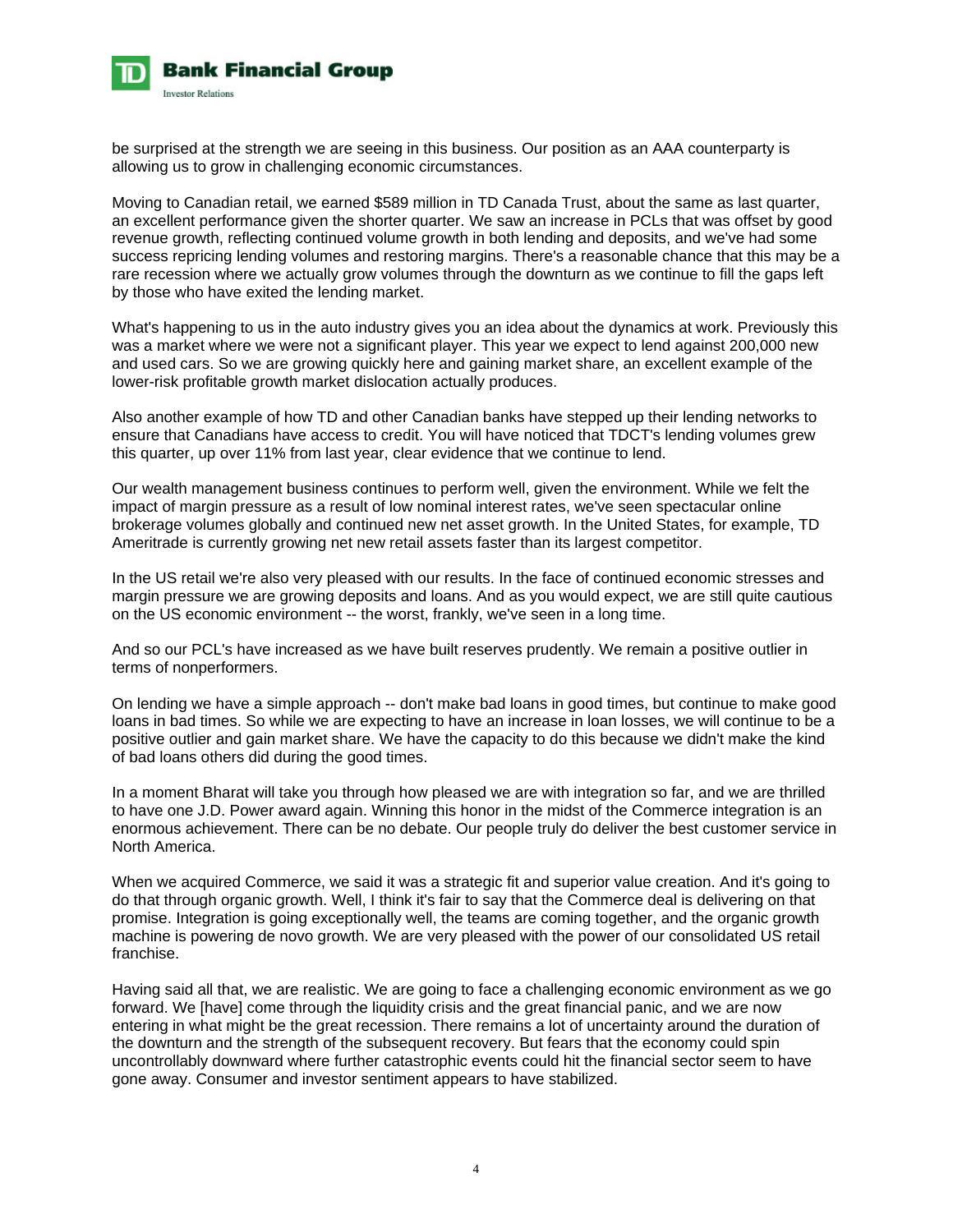

Of course, credit losses lag what's happening in the real economy, and the unemployment rate, a key driver of those losses, has not yet peaked despite the good news on the jobs front in Canada in April. But going forward it's reasonable to expect that our provisions for credit losses will continue to increase in both Canada and in the United States.

However, possible credit losses must be looked at in the context of our capital strength and our ongoing earnings power. That earnings power means we can't absorb, or, as you've seen this quarter, even earn through those losses. I stress this because I still believe that the market often underestimates the values of earnings and, more importantly, the value of consistent, high-quality earnings. Our retail businesses have an underlying earnings stability and an ability to grow that is a source of hidden capital strength.

Speaking of capital, we also had an excellent quarter in terms of capital. We've ended the quarter in a strong capital position with a Tier 1 ratio of 10.9%, about 75% of which is in Tangible Common Equity.

Let me step back and offer some overall comments on our earnings performance. We're actually doing better at this point of the cycle than I would have thought possible a few quarters ago because our volumes continue to grow for both deposits and loans. And if we can sustain this growth through the downturn, that creates a significant tailwind that can offset increasing PCLs. As I mentioned, we have also been surprised by the earnings strength of our core wholesale franchises.

The other major headwind we've discussed is the spread compression, given low nominal interest rates. Offsetting that is some success in Canada in repricing our book. But we continue to see pressure in the United States. For 2009 we said that we will need to work hard to reach the same earnings per share that we hit in 2008. I'd say that's still our base case, but we are a little bit ahead of where we thought we would be a few months ago. We're still cautious as we face the possibility of further cyclical credit losses, but clearly the balance of probabilities has shifted towards us having a reasonable shot at equaling last year's results.

I think there's even more room for optimism as you look forward and ask the question, what will TD look like when it exits this recessionary valley? Well, the market's way of answering that question is to evaluate pre-provision earnings. We have tremendous potential upside in our earnings when PCLs normalize. And importantly, we are not sitting still; we are continuing to grow and invest to ensure that we emerge from the valley with momentum.

In fact, we see opportunities in every one of our businesses as we continue to grow the top line. At TD Canada Trust we are growing customers, deposits and lending in spite of a slowing economy, and that builds in earnings for future years. As I've said many times, we are a balance sheet company that generates an income statement. The growth this year tends to lock in earnings growth for next year.

For TD Insurance we gain market share every year. In Wealth our net new client assets and client growth have remained strong, and TD Securities' focus on profitable franchise businesses is proving to have even greater profit potential than we thought. And our risk reduction strategy has moved even faster than we anticipated. At TD Bank, America's Most Convenient Bank, we are very happy with the results from a team focus on accelerating our growth by leveraging the power of the TD brand. What I've learned over the past year or so is that the key elements of our business philosophy that allowed us to escape many of the severe market issues will also turn out to be a huge advantage for us as we navigate and eventually exit the recession.

As some financial institutions are forced to reengineer their core business model, our strategy remains intact. We are on a retail-centered, customer-focused, North American franchise that's supported by a focus on liquidity, conservative risk management and convenience and service for customers and clients.

With that, let me turn it over to Colleen.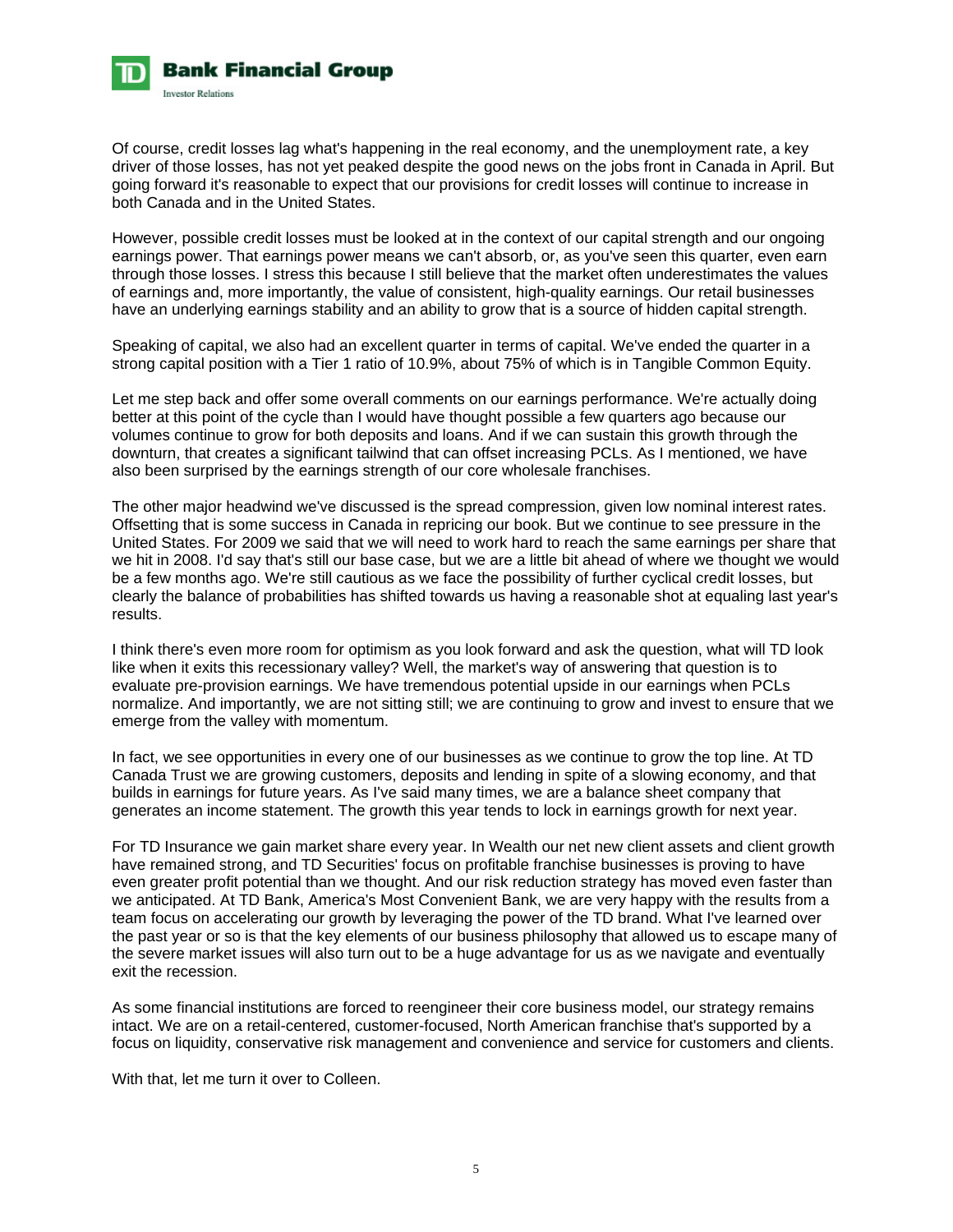

## **Colleen Johnston - TD Bank Financial Group - Group Head Finance and CFO**

Thanks, Ed, and good afternoon. Please turn to slide four.

Q2 '09 highlights -- total Bank adjusted net income was \$1.89 billion, up 12% from last year; adjusted diluted earnings per share, \$1.23, a 7% decline from Q2 '08. New common and preferred equity issues this year took about \$0.07 off our EPS this quarter.

Total adjusted retail earnings were almost \$1 billion, up 11% from a year ago, primarily as a result of the addition of Commerce. This is the fourth quarter we are including Commerce earnings in our results. Year-over-year comparisons are applicable starting next quarter.

Our wholesale net income of \$173 million was up 86% versus Q2 '08. On an adjusted basis the Corporate segment posted a loss of \$80 million compared with a \$14 million loss last year. The higher loss was driven by an increase in unallocated corporate expenses and a nonrecurring tax benefit reported last year. Our Q2 Tier 1 capital ratio was 10.9%. More to come on this.

Please turn to slide five. Reported net income was \$618 million or \$0.68 a share. Adjusted net income was \$1.1 billion or \$1.23 per share. The difference between reported and adjusted was due to six items of note. The first four are recurring. This quarter we increased our general allowance by \$110 million due to volume growth and credit quality declines, particularly in Canadian retail unsecured lending and certain wholesale exposures. Treatment as an item of note is consistent with prior practice.

Litigation charge of \$39 million or \$0.05 per share relates to the settlement of the TD Banknorth privatization.

Please turn to slide six.

Canadian P&C, net income of \$589 million, up 1% from last year; also up 1% from last quarter, an accomplishment given the short quarter. Results were impressive. Strong operating leverage allowed us to earn through a 50% increase in PCLs.

Highlights -- excluding the transferred US businesses, revenues grew by 5%, expenses by 2%, a 3 percentage point gap. Efficiency was 50%, excellent in a short quarter. Revenue growth was solid due to very strong volume growth and good margin performance. Volume growth was strong across the board. Real estate secured lending, up 12%; consumer lending, up 14%; business loans and BAs, up 7%. Personal deposits grew 17%, business deposits up 16%.

As expected, the margin improved versus last quarter, up 12 basis points due to wider prime BA spread, partially offset by lower margins in term and business deposits. Expenses were very well-managed, up 2% versus last year, while we continued to invest for the future. We've added 11 new branches year-todate and 80 business bankers. Provision for credit losses of \$286 million for the quarter, up 50% from last year, due mainly to personal lending, credit cards and unsecured lines of credit. Business banking PCL of \$26 million for the quarter remained low and was up \$10 million from last year.

Slide seven, Global Wealth Management, which excludes TD Ameritrade -- net income of \$78 million, down 32% from last year, up 4% from last quarter. Results were in line with our expectations. The driver was declines in asset values reflecting weak equity markets.

Highlights -- excluding the transfer of US businesses, revenues declined by 10% and expenses were relatively flat. Revenues were down despite very strong trading volumes in online brokerage. Revenue fell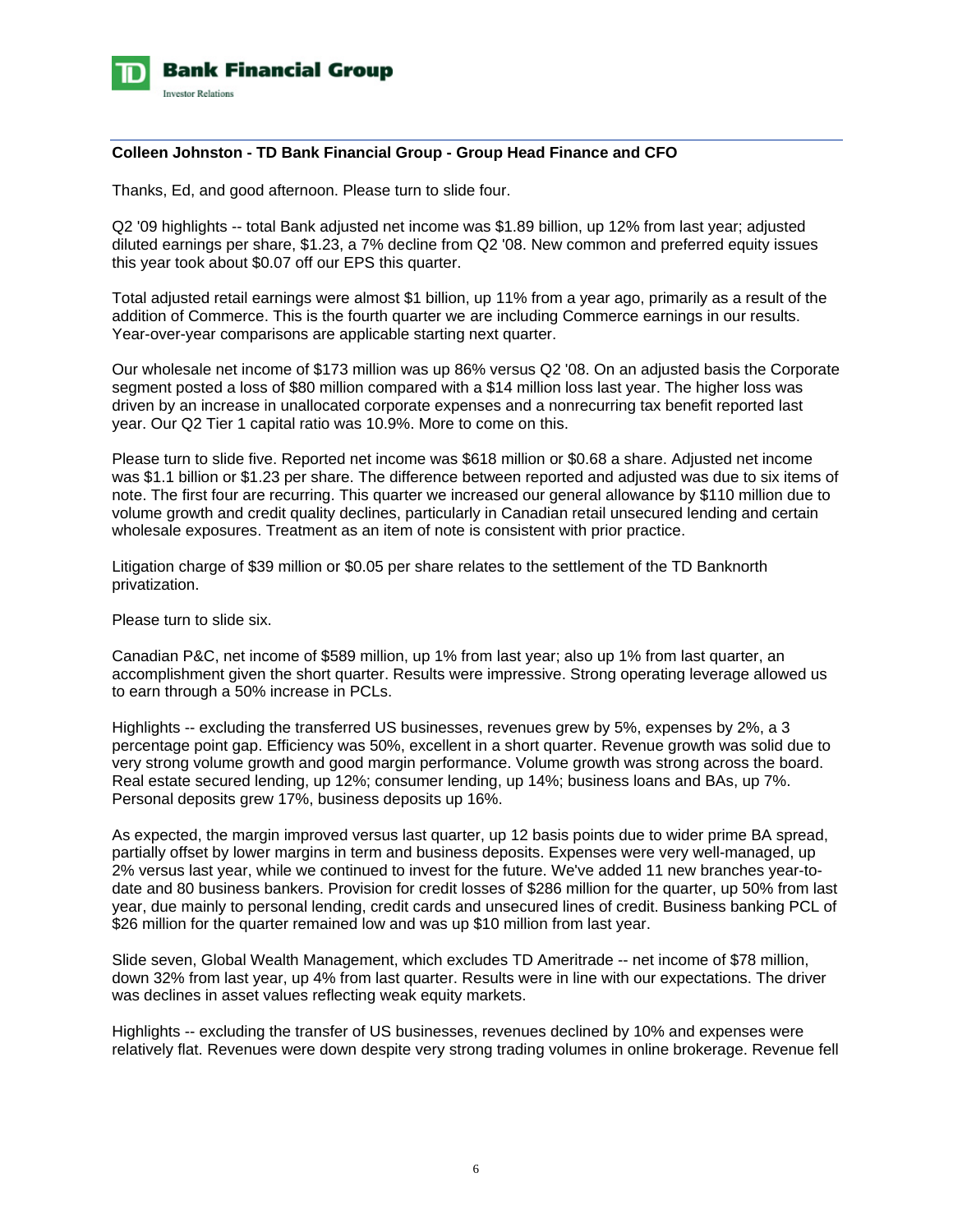

due to lower asset values and margin compression. We continued to invest in the business. We've added 28 client-facing advisers this year.

TD Ameritrade contributed \$48 million to TD this quarter, down 28% from last year. TD Ameritrade's earnings were down due to margin compression, while trading volumes remained very robust.

Slide eight -- US personal and commercial bank -- the one-month lag is now gone. Here you see the results for the three months ended April 30. January results went to retained earnings. In US dollars, adjusted net income was US\$226 million for the quarter, up from last year due to the addition of Commerce but down 11% from last quarter. The business performed well despite a 40% increase in PCL from last quarter.

Highlights -- revenues exceeded US\$1 billion this quarter, up 4% from last quarter. In terms of the fundamentals, strong volume growth continued this quarter while we experienced continued margin pressure. Revenues were boosted by some timing-related items, in part due to faster prepayments. PCLs were up this quarter, due mainly to further weakness in the real estate portfolios. We continue to build reserves.

Expenses were up from last quarter; higher FDIC insurance premiums and timing related to employee benefit costs. A further FDIC increase is coming. A special assessment will cost us US\$50 million, is payable by September 30 with the possibility of further assessments.

You've asked about goodwill. We've included a slide on this subject in our appendix. In short, we are comfortable with our goodwill valuation as our US franchise continues to perform in line with expectations despite a tough banking and economic environment. Recent call reports indicated a \$1 billion internal capital injection into our US subsidiary. This was part of our routine capital management activities.

Wholesale, slide nine -- wholesale net income of \$173 million, a very strong quarter, up 86% from last year, down from an exceptionally strong Q1. We don't see these first-half results continuing into the second half. Revenue growth was driven by very strong interest rate, foreign exchange and energy trading and higher underwriting and equity commissions. This was partially offset by security losses, \$168 million this quarter. Losses were mainly due to our merchant banking and public equity investment portfolio. The latter is known as our head office portfolio and is in the process of being exited.

Credit trading revenue was flat this quarter compared to losses in previous quarters. We've made significant progress exiting non-core positions. PCL was up versus last year due to a specific provision on a single name this quarter.

Expenses were up 22% from last year; higher variable compensation on stronger results, higher severance and investment in control and risk initiatives. Huge progress this quarter with risk weighted assets; down \$8 billion due to reduced positions, lower value at risk and the strategic decision to exit our head office equity portfolio.

Slide 10 -- let me take you through our Tier 1 capital ratio. Tier 1 capital ratio was 10.9% at April 30, up from 10.1% at Q1. During the quarter we issued \$625 million of preferred shares. This plus common issuance through the DRIP program added about 30 basis points to our Tier 1 ratio. Risk-weighted assets fell by \$12 billion this quarter. The declines were mainly in Wholesale and the U.S. Personal and Commercial Bank. Our Tangible Common Equity as a percentage of Tier 1 capital is about 75%, which illustrates the high quality of our capital base. Our risk-weighted assets as a percentage of total assets is 35%, better than the peer average in Canada and much better than the US banks.

Next slide -- our available-for-sale securities portfolio, or AFS book, some highlights. We continue to expand our AFS disclosures this quarter. Over two-thirds of the book is in government-related securities.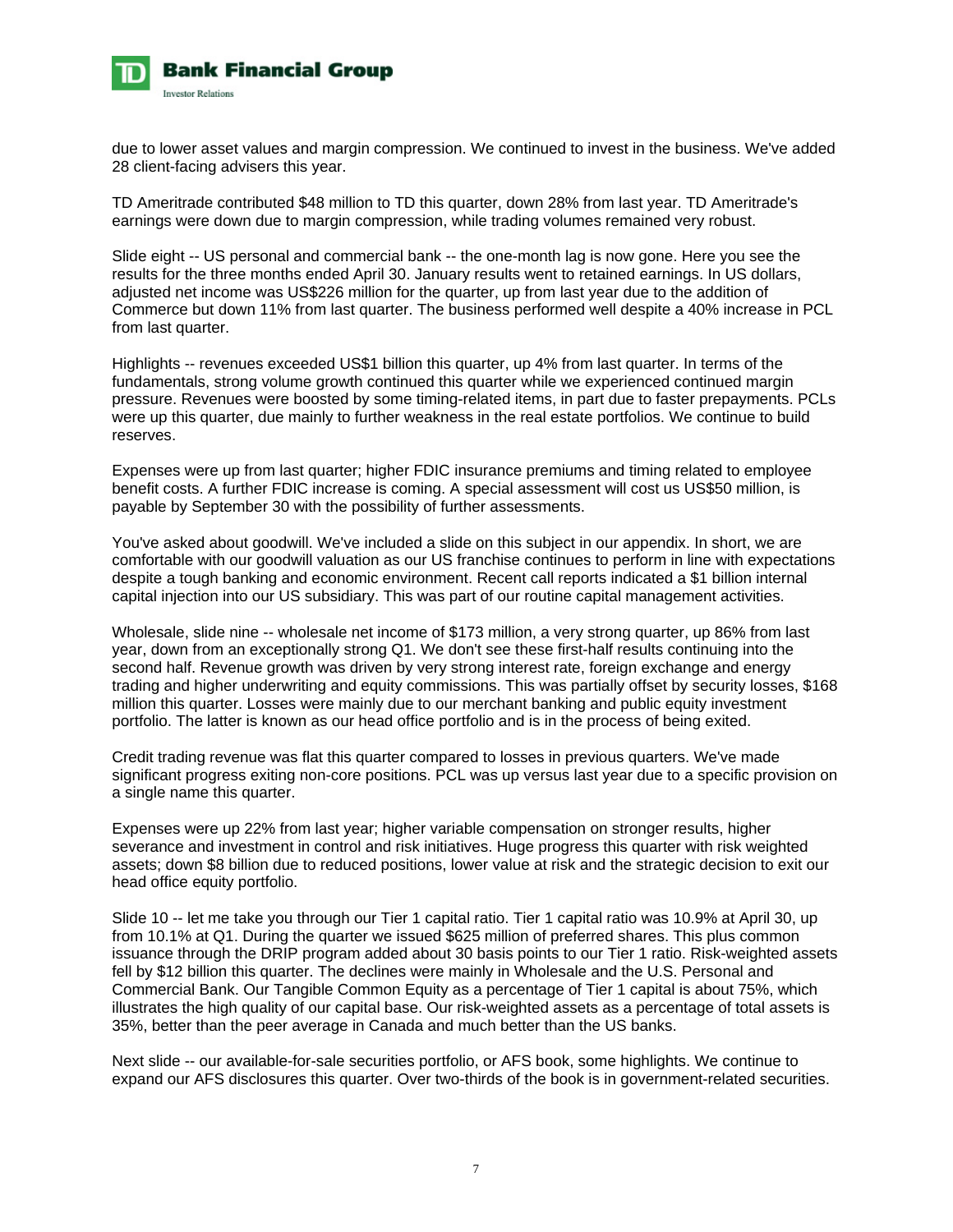

The Commerce non-agency CMO book was \$8.2 billion Canadian at the end of Q2, or 9% of AFS. US housing prices are tracking in line with assumptions we used in our original model, and other trends are positive. The unrealized loss on the portfolio was down 21% from the prior quarter. We are seeing significant prepayment activity, and the Canadian accounting rules are changing. The new accounting rules will help to minimize our downside. If we do have impairment, the loss will reflect credit losses, not liquidity-related losses. Most of the fair value decline to date reflects liquidity losses.

As I mentioned last quarter, if we do experience any impairment charges, they will likely materialize in smaller periodic amounts. The remainder of the AFS portfolio is in very high-quality debt and equity securities. The other comprehensive income deficit for AFS was down by 47% versus Q1.

I will now turn it over to Bharat.

## **Bharat Masrani - TD Bank Financial Group - President & CEO, TD Bank, N.A.**

Thanks, Colleen. Please turn to slide 12. We continued to make significant progress on the integration and are meeting all of our key milestones. We recently began the rollout of our new teller platform, and the system has been extremely well received by both our employees and customers. Over this coming weekend we will convert our TD Banknorth customers to our new enhanced retail and small-business product suite.

We opened 11 new stores this quarter and are on track to open 30 stores in this fiscal year. We've been extremely pleased with how these new stores have performed as we continue to expand our franchise.

We remain relentlessly focused on providing our customers with a WOW! customer experience. I'm thrilled to share with you that we were recently awarded the prestigious J.D. Power award for customer satisfaction for the fourth year in a row, and this in the midst of a major integration. This is a significant achievement and is testament to the commitment and dedication of our employees who WOW! our customers day in and day out.

Lastly, as I've shared with you before, we are on track for a successful systems conversion in the second half of '09.

Now let me turn it over to Mark.

## **Mark Chauvin - TD Bank Financial Group - EVP - Chief Risk Officer**

Thank you, Bharat. Before I begin, I'd like to point out that we have expanded our disclosure portfolio credit quality this quarter. Additional information is provided in both the main presentation and the appendix.

Please turn to slide 13. First I'll provide you with an overview of performance at a consolidated level, followed by brief highlights on each of our credit portfolios.

Total loans and BAs outstanding on our balance sheet were \$243 billion at quarter end. This represents a 1.25% increase quarter over quarter.

Please turn to slide 14. Looking at loan portfolio quality, gross impaired loans across all portfolios increased \$332 million compared to last quarter, a \$1.875 billion or 77 basis-point increase for total loans and BAs outstanding, reflecting the continuing challenges in the Canadian and US economies. The most significant growth in gross impaired loans was in the US personal and commercial portfolio. I'll provide a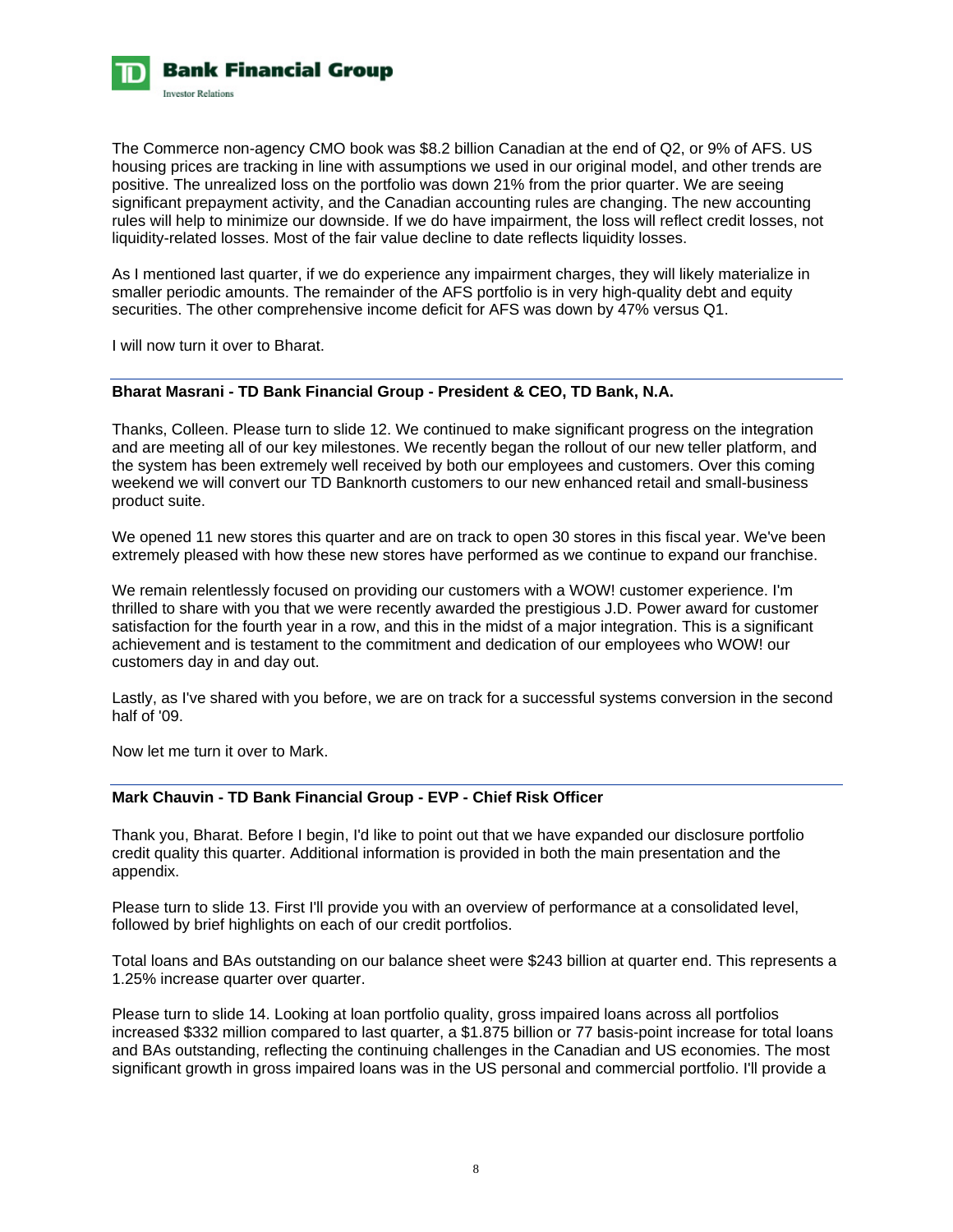

brief overview of each portfolio in a moment. In terms of traditional coverage metrics, specific allowances as a percentage of gross impaired loans was up quarter over quarter from 25% to 27.6%, a level that we remain comfortable with at this point in the cycle.

Coverage is lower than historical levels for two reasons. First, policy changes in 2007 expanded the definition of gross impaired loans to include defaulted, CMHC and other insured mortgages. These loans do not require specific allowances as no losses are expected, thereby reducing the ratio. This segment represented roughly 1/3 of Canadian personal gross impaired loans at quarter end. And second, the US market practice of charging off impaired loans more rapidly further reduces the ratio when compared to Canadian-only historical levels.

Please turn to slide 15. The expected PCL pressure discussed last quarter was indeed evident this quarter. Consistent with the increase in gross impaired loans, total PCL for the three months ended April 30 was up 16 basis points quarter over quarter as a percentage of total loans and acceptances with increases evident in every segment. These results exclude general allowance provisions of \$80 million in Q1 and \$110 million in Q2 allocated to the Canadian personal and commercial and wholesale segments.

During Q2 we continued to increase general allowances in light of current trends and conditions. Total general allowances are now \$1.7 billion. Together, general allowances and specific allowances of \$517 million represent a gross impaired loan coverage ratio of 116%, stable quarter over quarter. At this point it is difficult to predict when pressure on PCLs will abate. However, we continue to believe that TD's loan portfolios are acceptably positioned to ride out the current economic conditions in both Canada and the US.

Please turn to slide 16. As I indicated earlier, additional information on each of the Bank's significant credit portfolios can be found in the appendix. Rather than review each in detail, I would make the following highlights. First for Canadian personal, 78% of the Canadian personal portfolio is real estate secured loans consisting of mortgages and HELOCs. Of this amount, 68% are insured, primarily through CMHC. PCL continues to run at nominal levels in this segment, and we do not foresee any significant changes going forward.

The same cannot be said for Visa and unsecured lines of credit, however, where we are vulnerable to current economic conditions. The risk in these products is somewhat mitigated by the fact that they account for less than 12.5% of portfolio outstandings. While steps have been taken to enhance underwriting standards over the past few years, we expect that current economic conditions will continue to negatively impact this portfolio for the balance of the year and likely into 2010.

Both the Canadian commercial and wholesale portfolios continue to perform well. Loan commitments are diversified across industries, and we have limited exposure to vulnerable industries such as automotive, forestry and oil and gas services. As outlined in the appendix, the Bank's overall exposure to the automotive industry is considered to be manageable. Over 70% of the wholesale credit commitments are to investment-grade counterparties. We have sound monitoring and control processes in place across both portfolios. Overall, performance remains well within our expectations, given the current environment.

Next, turning to US personals. As we indicated in the past, the US personal credit portfolio benefits from an in-footprint lending strategy, resulting in nominal exposure to the hardest -- or no exposure to the hardest-hit US markets and minimal exposure in our Florida footprint. Our borrower credit quality remains acceptable with 91% of real estate secured borrowers at a FICO score of over 620. Delinquency rates, while elevated over historical norms, remains stable and compare favorably to our peers. If economic conditions continue to deteriorate, we anticipate there will be increased pressure on delinquencies levels and PCL in this segment.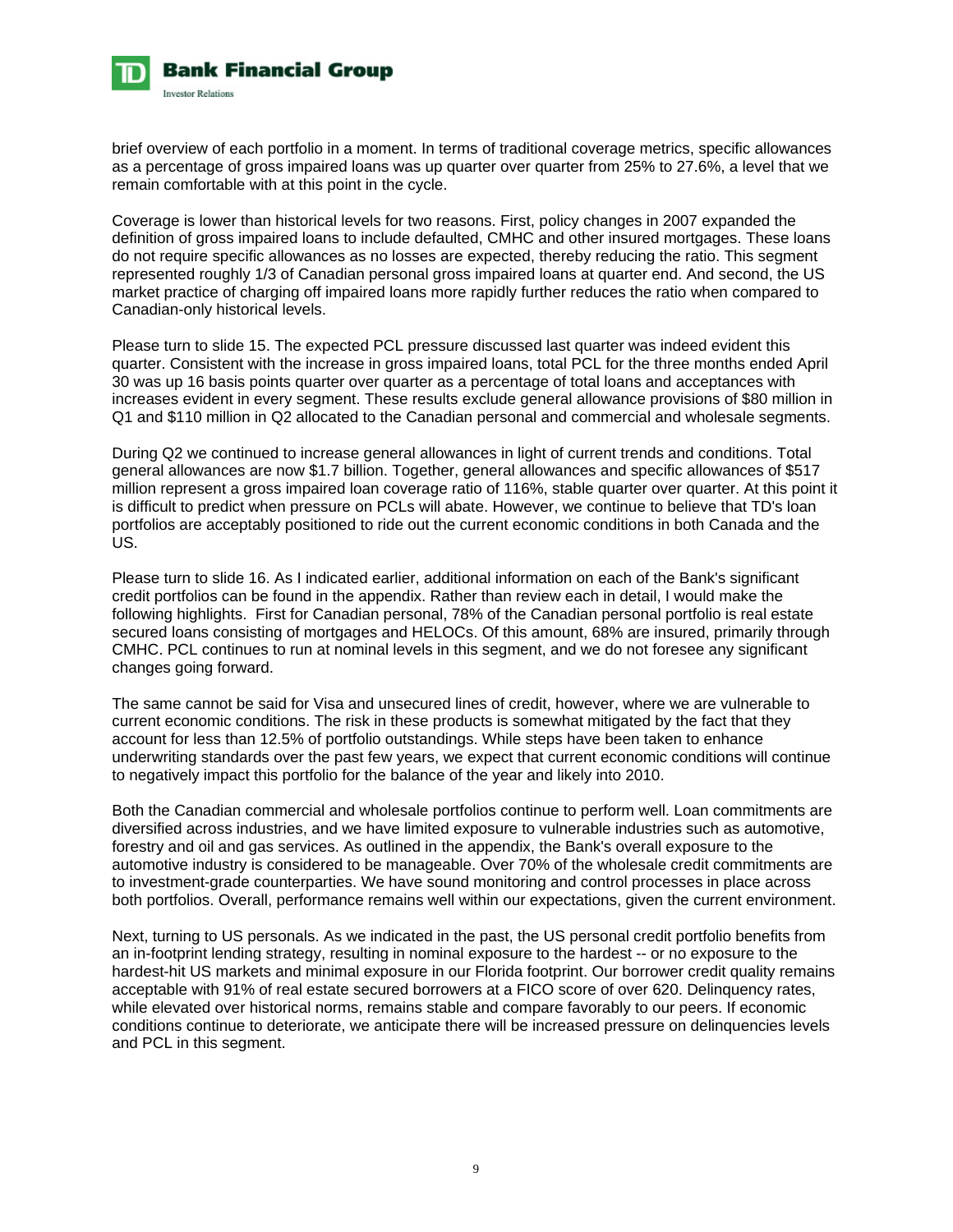

Lastly, in the US commercial portfolio. Commercial real estate and specifically residential for sale remains the area of greatest concern. Office and retail real estate are performing better than expected, but we do anticipate further softening in these portfolios. We continue to take a proactive approach to risk mitigation across the portfolio. While further increases in gross impaired loans and credit losses are expected as the full impact of the recession plays out, we expect our sound underwriting standards combined with a strategy to only originate and hold credit exposures within our footprint will favorably impact our performance.

Now I'll turn the presentation back to Tim.

## **Tim Thompson - TD Bank Financial Group - SVP - IR**

Thanks Mark. We're going to move to the Q&A session right now. A reminder, before ending the call, I'll ask Ed to offer some final remarks. We'll start here in the room, please.

# **QUESTION AND ANSWER**

# **Ian de Verteuil - BMO Capital Markets – Analyst**

First of all, I did want to thank you for the improved disclosure this quarter. I think [as we end] our credit cycle, the more we can find out about the loan books, I think, the more comfortable we'll get.

Unfortunately, it does raise more questions. On that, Mark, when you look at the impaired loan books -- I'm looking at your supp pack, page 21 -- it does look as if, on the CRE side, the residential piece is deteriorating. But it looks as if in the nonresidential piece you actually had some loans go back performing. Can you talk a little bit to the trends in the overall CRE book? It's a very big book (multiple speakers) --

#### **Mark Chauvin - TD Bank Financial Group - EVP - Chief Risk Officer**

Yes. First, I'd like to address your specific question on page 21. So what you see in there, Ian, is that in reality we did have an increase in the residential for sale in gross impaired loans, as shown there. But in the nonresidential, really the decrease represents a reallocation of loans that were previously shown as non-residential into the various industry categories.

In the US we have a segment that is called owner occupied, so basically if you were to lend to a particular industry and you provided a commercial mortgage on it and they were, let's say, in a manufacturing industry, the Canadian practice and, we think, the appropriate practice is to put it in the particular industry that the borrower resides whereas, in the Q1, in [error], it was included in the non-residential real estate.

That kind of represents a change there. But if you look at the increase in gross impaired quarter over quarter, it was primarily concentrated in the residential for sale. This is an area that we've been concerned with for several years. We do think it is reaching stabilization because we've had so much attention on it over that period, but we are seeing some more additions to it, primarily in markets -- maybe in the New York markets that had not been – [there] was a little lagged relative to the other markets that goes in that direction. We are seeing some signs or positive signs in the realization of those, but it's a little early to bank on that, in my mind. I do think that we will probably see increased pressure here, but we haven't added to this portfolio significantly over the last year, so I don't expect it to represent a big increase going forward.

The other area of commercial real estate, the investor-owned property -- although this continues to perform quite well, all the factors in the market would suggest it is vulnerable, so we're watching it very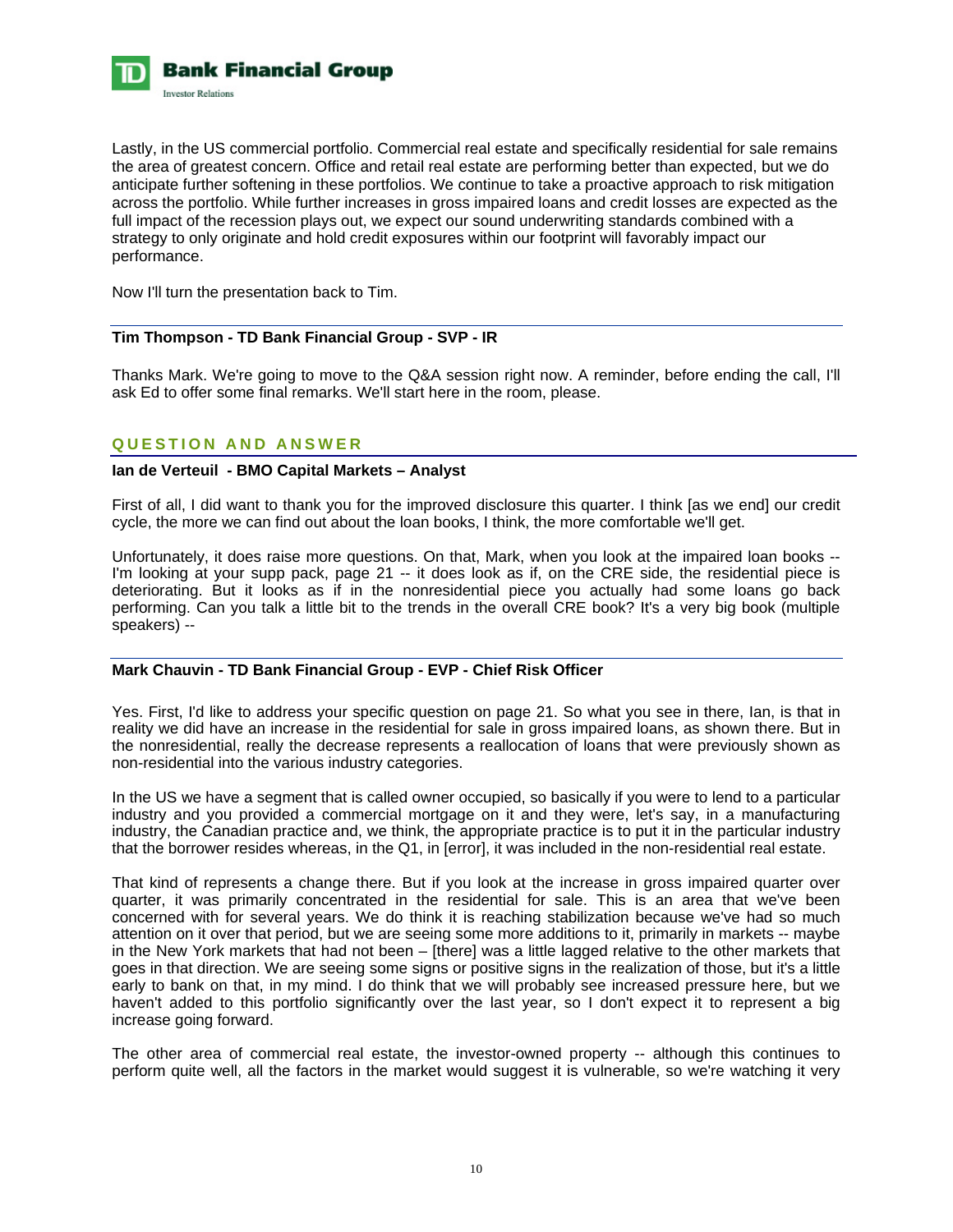

closely. That would be an area I would have a concern in. I don't expect it to necessarily have dramatic changes, but I do see kind of continued pressure going forward as the impact of the economy plays out to the people that have investment properties, lower rental rates, higher vacancies, and such.

### **Ian de Verteuil - BMO Capital Markets - Analyst**

Of the \$15 billion in the US -- page 19 of the slide deck now -- the \$15 billion of actual gross loans and acceptances in the US that you define as commercial real estate, how much do you think that -- ?

### **Mark Chauvin - TD Bank Financial Group - EVP - Chief Risk Officer**

I think that's broken out on slide -- (multiple speakers) -- so if I go to, let's see, 33? No, I'm sorry, 34. Yes. As you can see, 10 is the non-residential; that's the investor-owned, and 5 is the residential for-sale category. Then you get a further breakdown below.

#### **Operator**

Jim Bantis, Credit Suisse First Boston.

#### **Jim Bantis - Credit Suisse - Analyst**

Just actually sticking with that slide, Mark, on slide 34, looking at the C&I portfolio of \$26 billion and the impaireds at \$286 million, the PCL run rate seems awfully low for the size of this portfolio at \$30 million, maybe \$120 million run rate. Can you talk about some of the issues that could arise in that portfolio and maybe some of the asset classes that make this sizable amount?

#### **Mark Chauvin - TD Bank Financial Group - EVP - Chief Risk Officer**

Certainly. The reality is, the commercial and industrial continues to perform well. It is diversified across the remaining industries. In the book we don't really have a particular concentration to any other industry, other than real estate. It's one that we are watching closely, but it seems to be weathering this period relatively well.

#### **Jim Bantis - Credit Suisse - Analyst**

So is the loss rate that you are experiencing with that C&I portfolio, I guess, is it similar to other northeastern banks or in line with what Commerce Bank would have had in other economic downturns?

#### **Mark Chauvin - TD Bank Financial Group - EVP - Chief Risk Officer**

Well, I'd say that it would be Commerce and Banknorth legacy combined. It has stepped up a little bit over the last year. It would be lower than what you would have experienced at this run rate in a recessionary period, but it continues to perform relatively well. But if you were to go back to a recessionary period, you would see a higher level of loan losses in that category.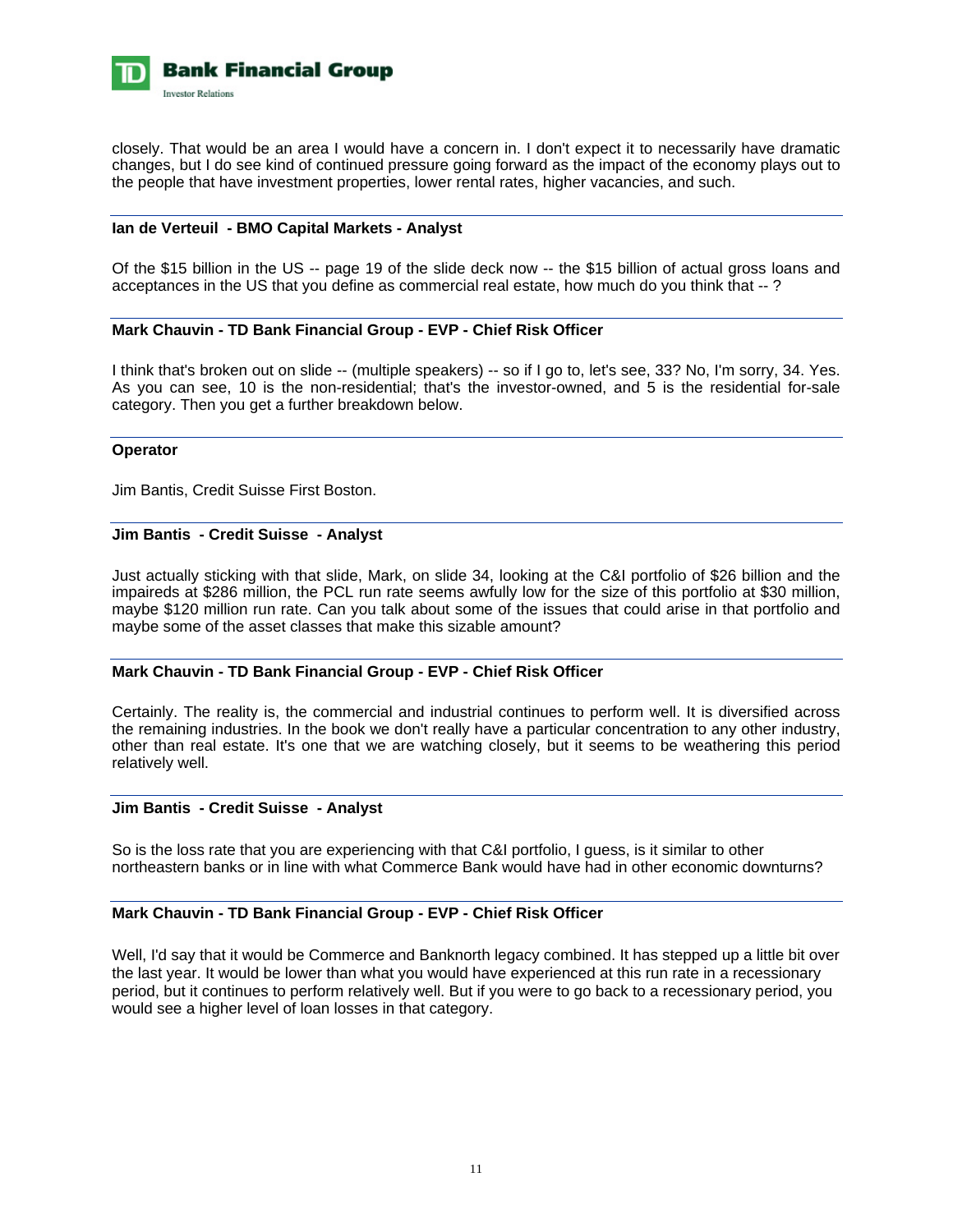

#### **Jim Bantis - Credit Suisse - Analyst**

So that could rise, still, ahead of us?

# **Mark Chauvin - TD Bank Financial Group - EVP - Chief Risk Officer**

I think it could. But to be perfectly honest, I'm more concerned about the investor-owned real estate.

## **Jim Bantis - Credit Suisse - Analyst**

I understand, okay. And if I could just squeeze a question into Ed, who had, actually, some pretty positive comments in terms of your opening remarks. I had to pick up my jaw to make sure I was listening to the right call. And you -- and then you talked about being quite active despite going into this valley in terms of growing the businesses, and it was clearly demonstrated that you are looking at a particular bank in Florida.

Maybe if we can just not look at that specific situation, Ed, if you could just talk about the Bank's appetite for assisted acquisitions in this US environment where the rules are changing. And I'm just wondering how you see TD can fit over the next 12 to 24 months in these regards.

### **Ed Clark - TD Bank Financial Group - President and CEO**

Well, they did a personality lobotomy on me before they brought me up here, so that's what accounts for the opening remarks.

#### **Jim Bantis - Credit Suisse - Analyst**

There we go.

## **Ed Clark - TD Bank Financial Group - President and CEO**

But just to comment on that, I want to be clear in the sense -- I think there has been, and certainly in our place, a mood shift that says we are not looking at Armageddon now, that there is some bottom to this. I don't think that says, though, that we're saying that this isn't going to be a tough next 18 months. But it does mean that you can start to look across the 18 months and say, well, where do you want to be positioned when you come out of this and do we have the earnings power and capital to survive what seems to be likely to come our way in the next 18 months? And I think the answer is clearly yes.

So I think that we are feeling better today than we felt two quarters ago where, two quarters ago, you weren't really sure how deep this was going to be and how long this was going to be.

In terms of deals in the United States, it doesn't, though, change my view that at this stage we still don't have visibility on asset values. It's very hard to see how you can value a bank to buy it outright. And so we remain interested in doing assisted deals. We continue to have a very productive and open discussion with the regulatory authorities in the United States. And if it fits our strategic map and we are confident that it's shareholder friendly, then we would definitely look at something. But it's really dependent on events that are outside our control.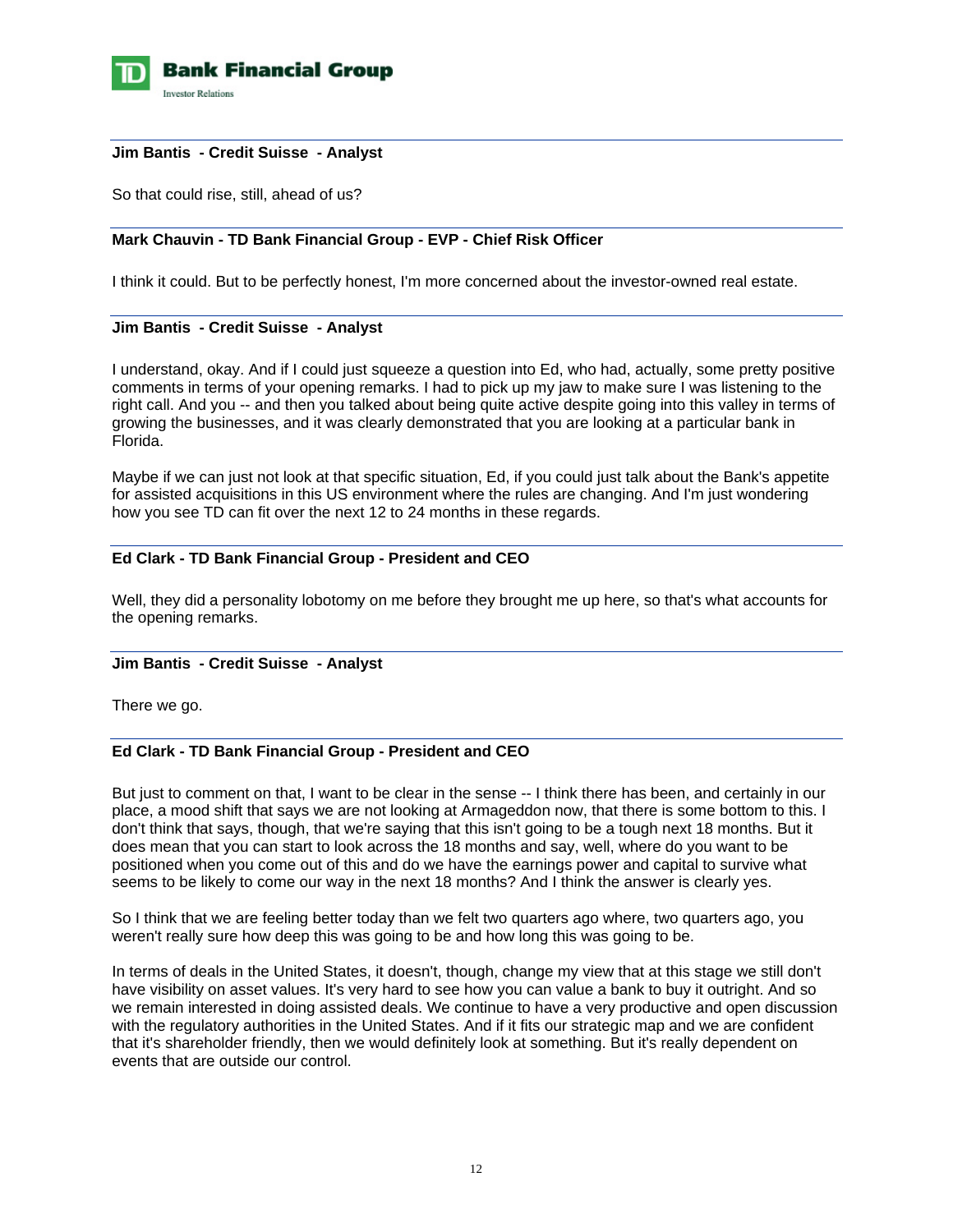

#### **Jim Bantis - Credit Suisse - Analyst**

Got it. So the changing of the rules or the dynamics in the environment haven't really prevented a Canadian bank, per se, from being acquisitive in the marketplace? It's just asset values at this point?

## **Ed Clark - TD Bank Financial Group - President and CEO**

Yes. No, not at all. I think I have to give full credit to the US government. They go out of their way to be welcoming to us. I think they see us as a successful bank operating in the United States that happens to have foreign ownership.

#### **Operator**

Richard McCormick, Blackmont Capital.

#### **Richard McCormick - Blackmont Capital - Analyst**

Yes. I had just a couple of quick questions here. This first one is page 11 of the supp pack, the net interest income. I noticed it says it's showing here that deposits with banks, the interest income jumped pretty significantly over the quarter. I was wondering if you could just kind of give us a little color on that.

#### **Colleen Johnston - TD Bank Financial Group - Group Head Finance and CFO**

Really it just represents a bit of a shift in our investment strategy in the United States, so it's really just about overall mix.

#### **Richard McCormick - Blackmont Capital - Analyst**

And if you could, give us some color as well on the month of January. I know, on slide 25 here of the presentation you show that it was about \$4 million in adjusted earnings, I think, or \$54 million. I'm just wondering if you could tell us what the provisions were, just for the month of January.

## **Colleen Johnston - TD Bank Financial Group - Group Head Finance and CFO**

In terms of January, the provisions were fairly similar to the run rate that you saw for the second quarter, at about \$70 million a month.

# **Richard McCormick - Blackmont Capital - Analyst**

Okay, about \$70 million. Just one last question, just on the \$1 billion that was injected into TD Bank NA. Could you give us any color on that side of things, on what was going on there? It was just part of operations, or was it trying to just increase capital, given the environment there?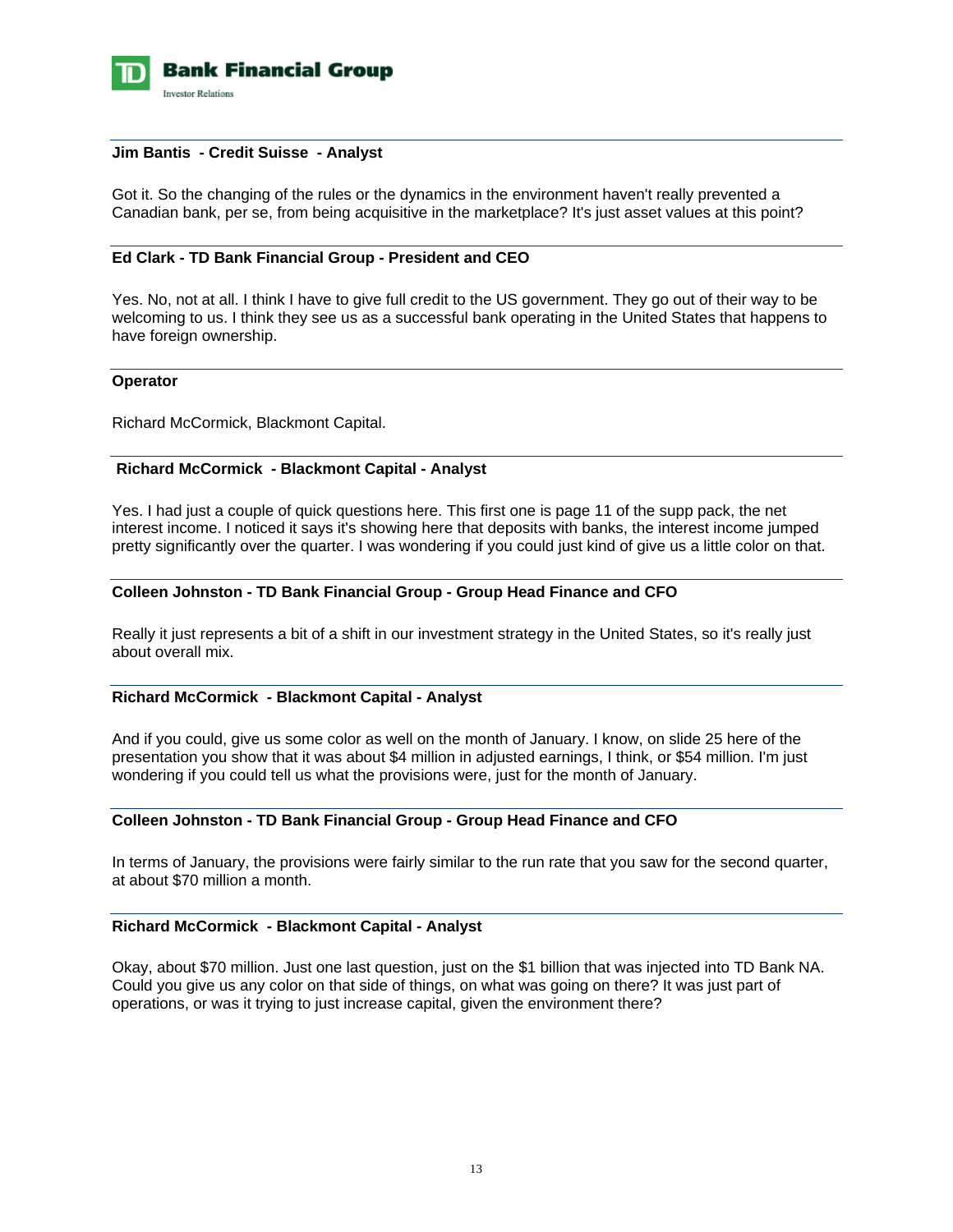

## **Colleen Johnston - TD Bank Financial Group - Group Head Finance and CFO**

I really wanted to point out -- I think there are always concerns when you see a big capital injection like that that it could mean that the regulator had insisted or something to that effect. Clearly, that's not the case, and that's why I included that remark. It was a very routine capital injection. Frankly, we are growing in the United States. You'll see that in our assets, so we will be growing going forward, and it was very routine internal capital injection.

#### **Operator**

Michael Goldberg, Desjardins Securities.

## **Michael Goldberg - Desjardins Securities - Analyst**

I also want to get some clarity on that period adjustment for TD, NA. So I'm looking at your supp pack, page 8. And I'm just wondering which line I should think in terms of. You've got reported net income for the US P&C segment of \$186 million, or, let's say, an average of 62 per month, and 226 total, for about 75 a month. And then you have the US segment monthly adjustment for January of 54. Which of the two lines is the one that I should be comparing it against, 62 or 75?

### **Colleen Johnston - TD Bank Financial Group - Group Head Finance and CFO**

Well, I would go back to the adjusted basis, Michael. So I would look at the 281, which was the Canadian dollar amount for the quarter, and compare that to the \$54 million, which was really the equivalent amount on an adjusted basis for January. Those are the two numbers you should be comparing.

### **Michael Goldberg - Desjardins Securities - Analyst**

So 281 for the quarter, or something in excess of \$90 million per month, versus 54 for January. So would my conclusion be that, had you not made this realignment, that the impact on reported earnings could have been in the neighborhood of \$40 million to \$50 million?

## **Bharat Masrani - TD Bank Financial Group - President & CEO, TD Bank, N.A.**

I think January is a seasonally -- not think, I know it's a seasonally slow month. We had certain timing and nonrecurring items that were in that month. I think, on an ongoing basis, you should look at the quarter and for your run rate analysis and ignore January.

#### **Michael Goldberg - Desjardins Securities - Analyst**

But would I be correct in saying that, had you not made that adjustment, the impact could have been on the order of \$40 million to \$50 million?

## **Bharat Masrani - TD Bank Financial Group - President & CEO, TD Bank, N.A.**

Yes, if that's the math, yes, then it would be.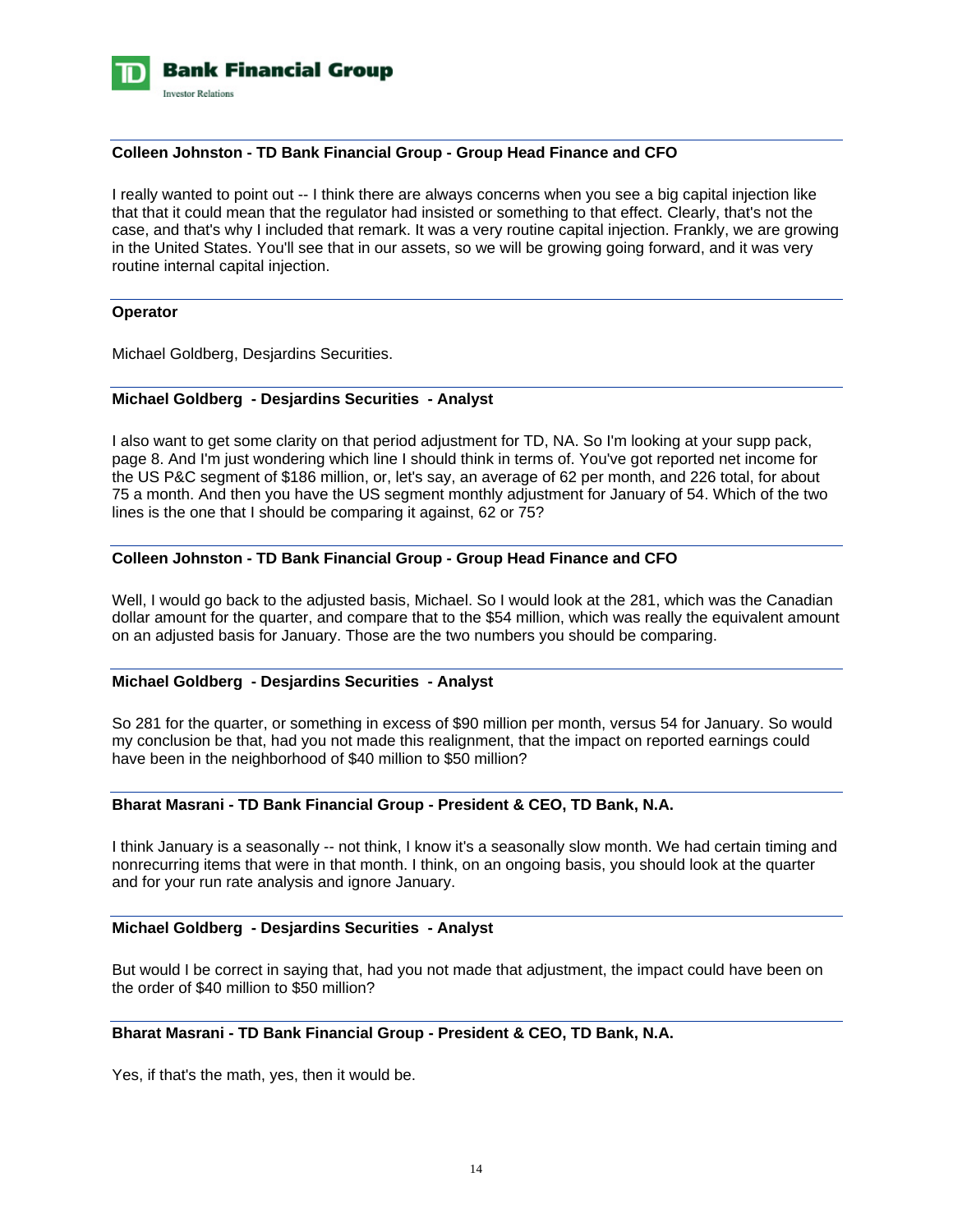

## **Operator**

Mario Mendonca, Genuity Capital Markets.

# **Mario Mendonca - Genuity Capital Markets - Analyst**

Very quick question, probably for Mark Chauvin. Page 16, you refer to commercial losses expected to lag the recession, but the position is well-positioned. Could you help us think through what a lag is? How great a lag is it, and how do you think of it? When unemployment stops increasing, is that sort of the end of the recession, or do you think of it from GDP growth? Anything you can offer to help understand that sentence.

### **Mark Chauvin - TD Bank Financial Group - EVP - Chief Risk Officer**

Okay, I'll draw on prior experience. I don't think I'd think of it in terms of a specific economic indicator as much as, we know that when the economy seems to turn and things are just generally getting better that we'll continue with commercial loan losses, primarily commercial and wholesale, for maybe a 12 to 18 or even two-year period afterwards.

A lot of that is that it -- in the wholesale segment, I mean, you are dealing with more complicated credits that go through longer extended workouts, and so there is quite a lag there. It might be a year or two after before they get to a point where they can restructure and exit. And during that period, you're probably building specifics as you identify the problems and you try to be conservative when you assess them. It takes awhile for it to work out. And a year or so later, even, recoveries are quite common.

In the commercial I think it's more that it's not so much the complexity, but it's that the commercial borrower will probably not be as quick to surface problems. Even your account management base won't be as quick to identify them. And so they are -- you find out about them later, and then it takes you longer to kind of resolve them.

So if I were to use maybe looking at '89-'90, our loan losses peaked '91-'92, and then we started to see recoveries come back years after that. So maybe a one- or a one-and-a-half- to two-year lag, in my view, on those, based upon that experience.

#### **Mario Mendonca - Genuity Capital Markets - Analyst**

That's helpful from a timing perspective. How about -- sorry, actually, you did answer that; you said they actually peaked in '91-'92, relative to the '89-'90. You did answer it. Thank you very much.

### **Operator**

Sumit Malhotra, Macquarie Capital.

#### **Sumit Malhotra - Macquarie Capital Markets - Analyst**

A couple of questions on net interest income, the first one is hopefully a quick one for Colleen. If I look at the corporate segment, it looks like we had a \$100 million improvement in the negative NII. There's a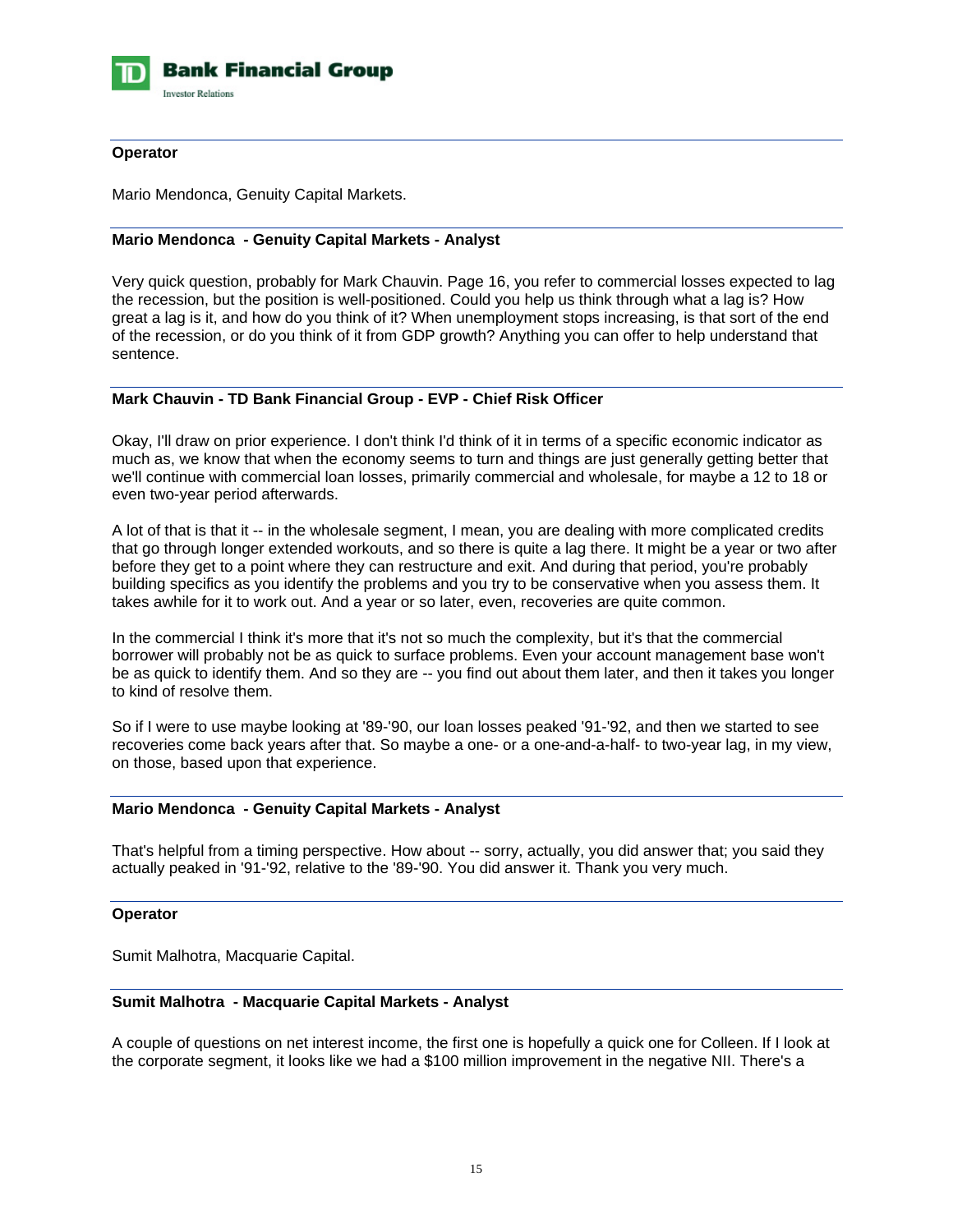

comment in the report to shareholders about it's treasury, better treasury income, treasury performance. Could you give me a little bit of color on that and how sustainable that is?

### **Colleen Johnston - TD Bank Financial Group - Group Head Finance and CFO**

If you get to an adjusted corporate segment and you factor out the TEB, which is in the business but then it's deducted, if you will, in the corporate segment, you get a much smaller difference in the corporate segment number. And there are various reasons for that, in the way we are managing the treasury management activities and how we are deploying some of our cash as well as some of the liquidity management of activity. So that is part of the margin improvement at the all-bank level in the quarter. And in the corporate segment, it was an improvement of about \$50 million on an adjusted basis.

### **Sumit Malhotra - Macquarie Capital Markets - Analyst**

I'm thinking back to two quarters ago when, certainly, capital markets were a lot less welcoming than they seem to be today. And it sounded like, in the corporate segment, you had changed the investment profile to be, let's say, more conservative. And perhaps that was having an impact on your securities yield. Are we starting to go back the other way now?

# **Colleen Johnston - TD Bank Financial Group - Group Head Finance and CFO**

That's part of it, definitely, in terms of liquidity management, where we were obviously staying on the sidelines when there was so much uncertainty during that period. We are obviously looking at better spreads on some of our investments now.

#### **Sumit Malhotra - Macquarie Capital Markets - Analyst**

That's helpful, thank you. One more on NII total. Last quarter, for Canada Trust, you certainly suggested that NIM would improve, and we saw that. Your tone on loan growth in that segment seems a lot better today than it did three months ago. I guess the two questions would be, am I right on that last part in that you're feeling more optimistic about what we'll see for lending volumes in Canada Trust? And is there still an opportunity to see NIM get better as the repricing continues, or do you feel that most of that has worked its way through the portfolio?

# **Tim Hockey - TD Bank Financial Group - President & CEO, TD Canada Trust**

I would say that, for lending growth in TD Canada Trust, we are actually quite comfortable with the rate that we've had, and we'll actually expect it to moderate somewhat. But we would have thought it would have moderated before now. And in terms of margin, we expect that that will actually bump around at the level that we've got currently.

#### **Operator**

Andre Hardy, RBC Capital Markets.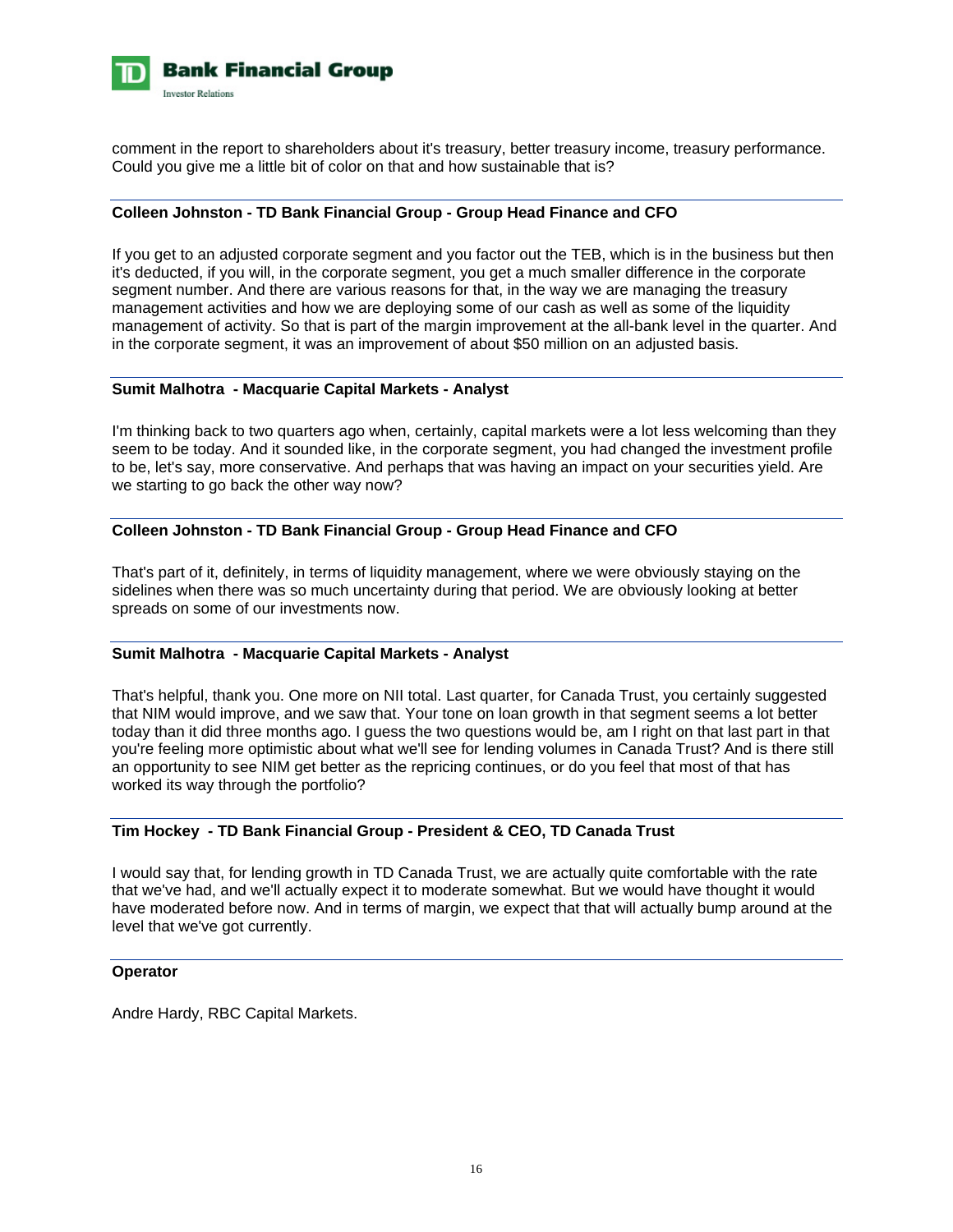

#### **Andre-Philippe Hardy - RBC Capital Markets - Analyst**

This is probably for Mark. Page 24 of your supp pack has incremental detail and provisions by product. And when I look at the US and you compare what you see on this chart to some of the base assumptions under the stress test, the two areas where losses are most different or would have the most risk, according to the stress test, would be the HELOC and the business and other. Can you help us understand what it is about your specific portfolios that might or might not be better than the industry, in your mind?

## **Mark Chauvin - TD Bank Financial Group - EVP - Chief Risk Officer**

Certainly. I think that it's probably really a discussion on HELOCs. It does come very much to the fact that I guess, first it starts with the footprint, where the footprint hasn't been hurt as severely as the other parts of the US, so that's kind of where it starts. Within both legacy banks, they would only hold what they originated and they would only originate in footprint. So I think that always has a favorable impact when you are assessing the risk, the risk that you are ultimately going to hold.

And then -- because we do compare favorably even in that footprint relative to our peers. Then I think the other idea is that the underwriting standards were fairly -- they didn't sway too much during the better times. And if you look at the personal credit, and we tried to give some detail in the additional disclosure. If I were to turn to I guess it's slide 33, as you can see, we don't have a lot in the HELOC that is greater than a loan to value of greater than 80%. There's a strong first lien versus second lien position. And then the FICO scores I had mentioned in my comments that were 93% was over 620, but 75% are, in total. But if I were to look at HELOCs, somewhere between 81% and 76% is over 700. And those are updated, refreshed FICO scores. So it's a pretty strong consumer base that is our customer in our footprint that has proven to behave better than what you would have, kind of the originate-to-distribute type of concept would have held up.

# **Andre-Philippe Hardy - RBC Capital Markets - Analyst**

Just two points of clarification. The LTV is also a current estimated value?

# **Mark Chauvin - TD Bank Financial Group - EVP - Chief Risk Officer**

Yes, it is. It is updated by the changes in average home prices in the specific area where the borrower resides.

# **Andre-Philippe Hardy - RBC Capital Markets - Analyst**

And the other one -- and I think you've disclosed this before, so I apologize. The \$10 billion of home equity -- how much his first lien versus second lien?

## **Mark Chauvin - TD Bank Financial Group - EVP - Chief Risk Officer**

It's not on this slide. It's about 40 -- I'm surprised -- I should have put it on the slide; I apologize for that. It's, pretty sure -- let me get that exact number. It's 40 or 60, but I want to -- I'll give you an exact number, and we'll post it.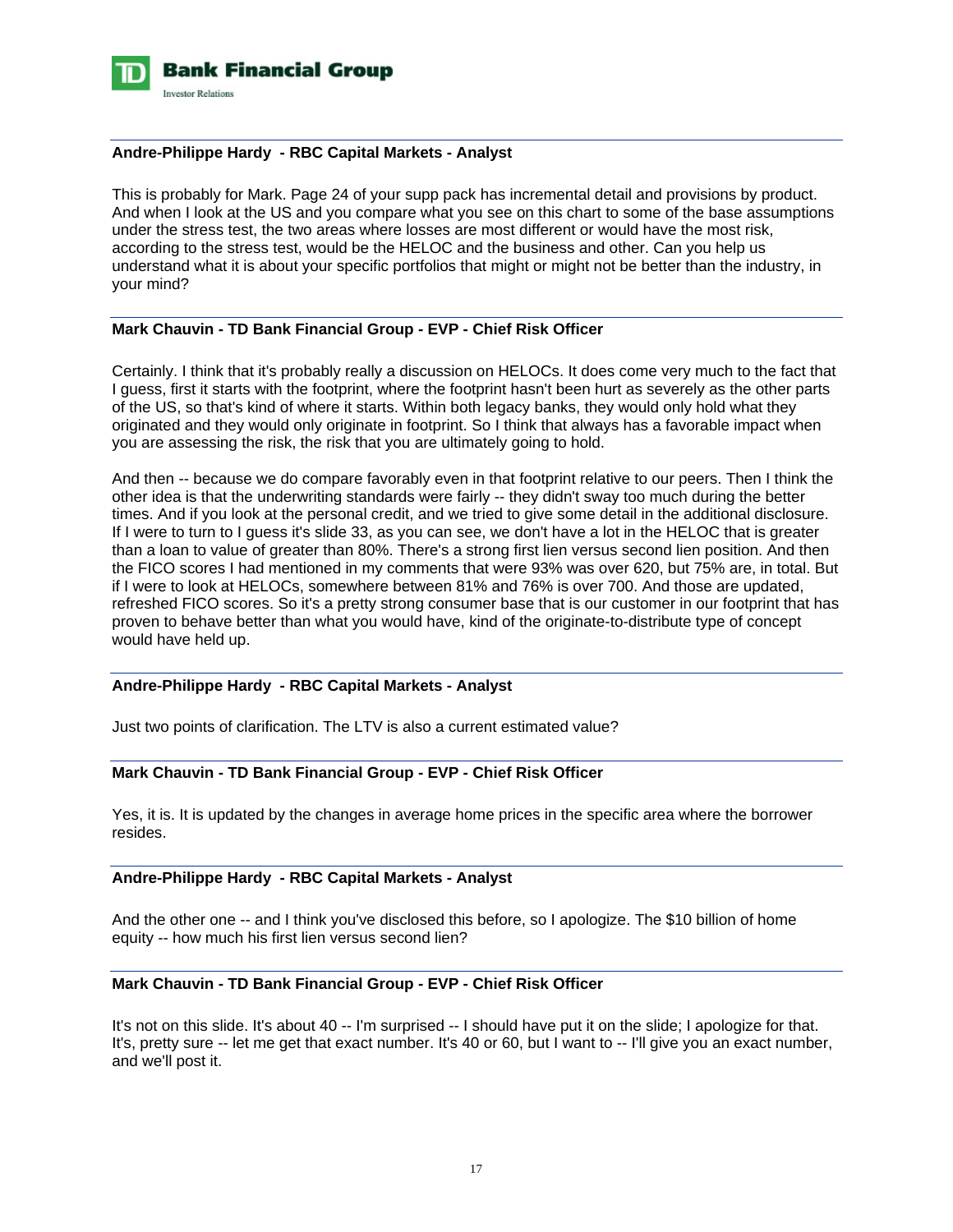

## **Andre-Philippe Hardy - RBC Capital Markets - Analyst**

Thank you.

# **Mark Chauvin - TD Bank Financial Group - EVP - Chief Risk Officer**

I don't want to be wrong.

## **Tim Thompson - TD Bank Financial Group - SVP - IR**

We'll come back in the room. Ian?

### **Ian de Verteuil - BMO Capital Markets - Analyst**

Ed, the issue of capital is a tough one, generally. It's a very difficult one at this stage. But one of the things that's even making it more complex is the speed with which Canadian banks, Tier 1's, are whipping around here. We've had -- your Tier 1's are up 80 basis points in a quarter here. The risk weighted's are moving around, up and down. It's just amazing the way these (inaudible) throwing around numbers here.

How do you think about running a bank so that you're confident that the capital is the right number, generally speaking, or that there's enough capital to give you the flexibility going forward? How do you think about capital, other than just this Tier 1 number, which you were probably too [wedded]?

## **Ed Clark - TD Bank Financial Group - President and CEO**

I think we all went through, when we were going through the great financial panic, I think there were even analysts that wrote, earnings don't matter anymore; it's all about capital. And so I think there was tremendous pressure to say let's make sure we have enough capital. And I think correctly, to say if you don't know how deep this downturn is going to be, ultimately, in terms of protecting the Bank, capital is a critical element.

And I think the one element that I think we still don't have a good handle on is how much credit migration is going to affect your need for capital. In our case, because our US operation is mostly Basel I, and because our wholesale exposure is so small, it isn't, I think, as big a factor as it might be for other people, but it's still a factor that you have to be concerned about.

So I think the way we look at capital is -- and I guess, sorry, I'd say the second factor, which has been a surprise, is you would have thought, though, an offsetting impact would have been as you headed into the downturn that your loan growth would slow down dramatically. And as I've said, the surprise for us has been that it still has remained pretty robust, and we clearly are filling in for other people who have left the markets. So that you end up -- I think what caused us to worry is that you go in the downturn, you get both credit migration and loan growth and have big pressure, therefore, on your risk-weighted assets.

In our particular case, that was offset by the strategic decisions we said, is let's move more dramatically to a pure franchise model in our wholesale. So I think you have to look at today's -- the reduction that occurred in the last quarter as a one-time reduction. We are not going to keep on doing that. We are kind of through that. And so I think you could still have upward migration of risk-weighted assets going forward if those two factors become strong.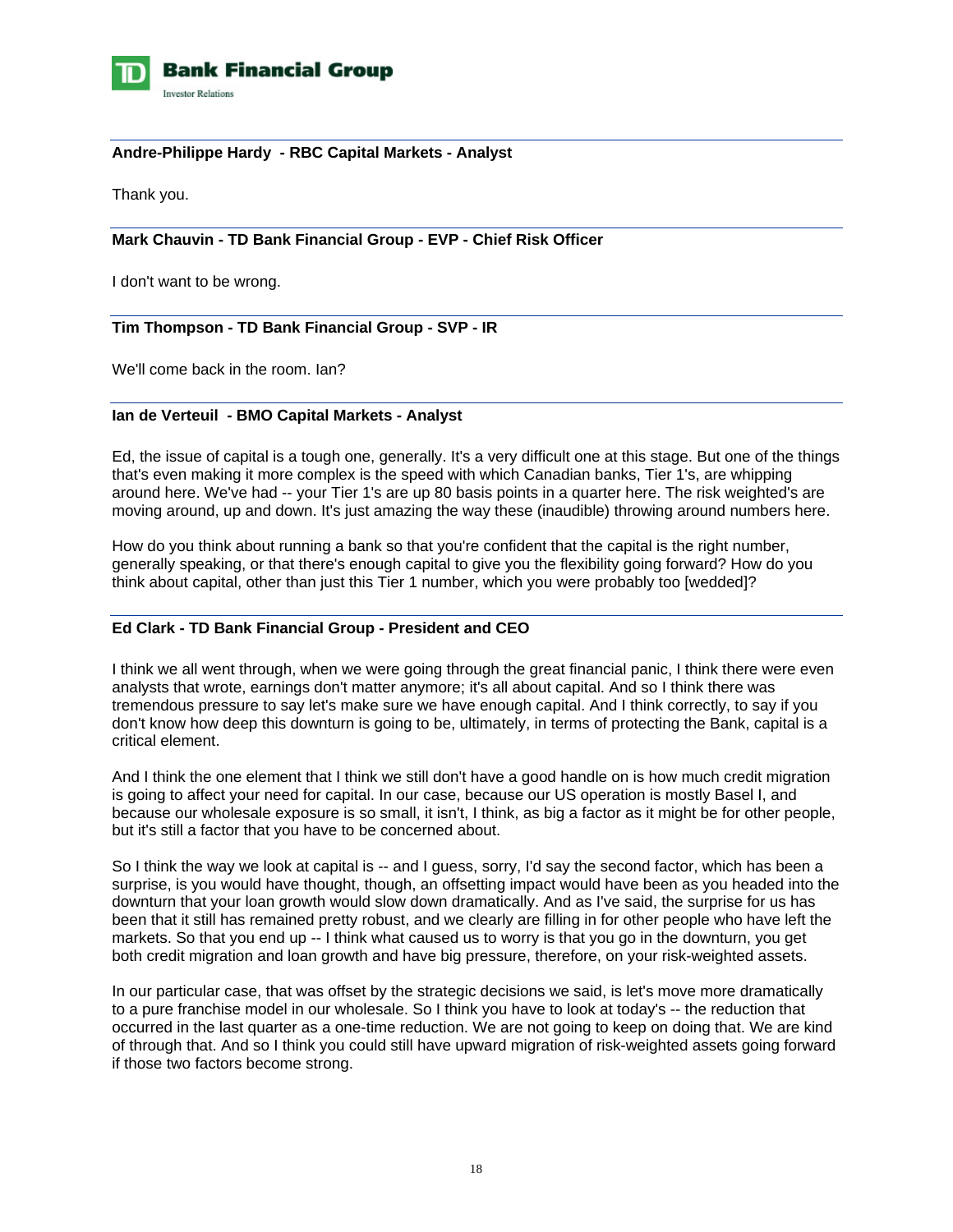

And so I think the prudent thing to do is have lots of capital as you go through this downturn to make sure that you protect the Bank. And frankly I think we feel a moral obligation to Canada and to where we operate in the US that we will be a contributor to the economic recovery, not a drag, and therefore that we will, both in the places that we operate, we will not find capital constraining us and saying, well, we can't lend because we have a capital constraint.

Do I think 10.9% is what should be the new normal when they come out of this? I think it's clearly a very high number, but I think it reflects all those concerns.

### **Ian de Verteuil - BMO Capital Markets - Analyst**

Is the buildup of capital -- is there any element of being more confident in deploying money? Because there's a lot of capital here. It's funny, you know. Six months ago we were talking about DRIPs, and now it's almost too much money coming in on these things. Is there anything you do, or do you just run the business unchanged as you go through here?

## **Ed Clark - TD Bank Financial Group - President and CEO**

Yes. I don't think it affects how you run -- you shouldn't let it affect how you run the business. But I think what we did want, but I said you want to be in a position that capital didn't become a factor in how you ran the business. So I think that's been the concern of the government. It's clearly been -- the government of Canada. It's clearly been a major issue in the United States. And we wanted to be in a position to be able to say it's not an issue for us. We will do good loans, and capital will not be a constraint.

#### **Tim Thompson - TD Bank Financial Group - SVP - IR**

We can go to the phone lines for one last question before I ask Ed to summarize the call. So to the phones for one last question, please.

#### **Operator**

Ohad Lederer, Veritas Investment Research.

## **Ohad Lederer - Veritas Investment Research - Analyst**

I have a question about the composition of your Tier 1 capital. I'm looking at your supp pack, page 42, specifically line 16, the securitization and other. Some of the commentary about the non-agency RMBS transaction that you undertook implied that the capital drawdown would be less. But I'm seeing that it's still sort of negative \$600 million drawdown on your capital. Could you just talk about why that didn't decline?

## **Colleen Johnston - TD Bank Financial Group - Group Head Finance and CFO**

So that line represents two items. First of all, we are required to deduct 50% from Tier 1 and 50% from Tier 2 of any securities that are rated BB-minus -- sorry -- rated below BB-minus. So part of it is, about half of it is that number. And the other half is an adjustment that's related to our resecuritization which is covered in our report to shareholders, which is, again, part of really adjusting the total capital to reflect the amount needed now that we have resecuritized the portfolio. So there's two elements to it.